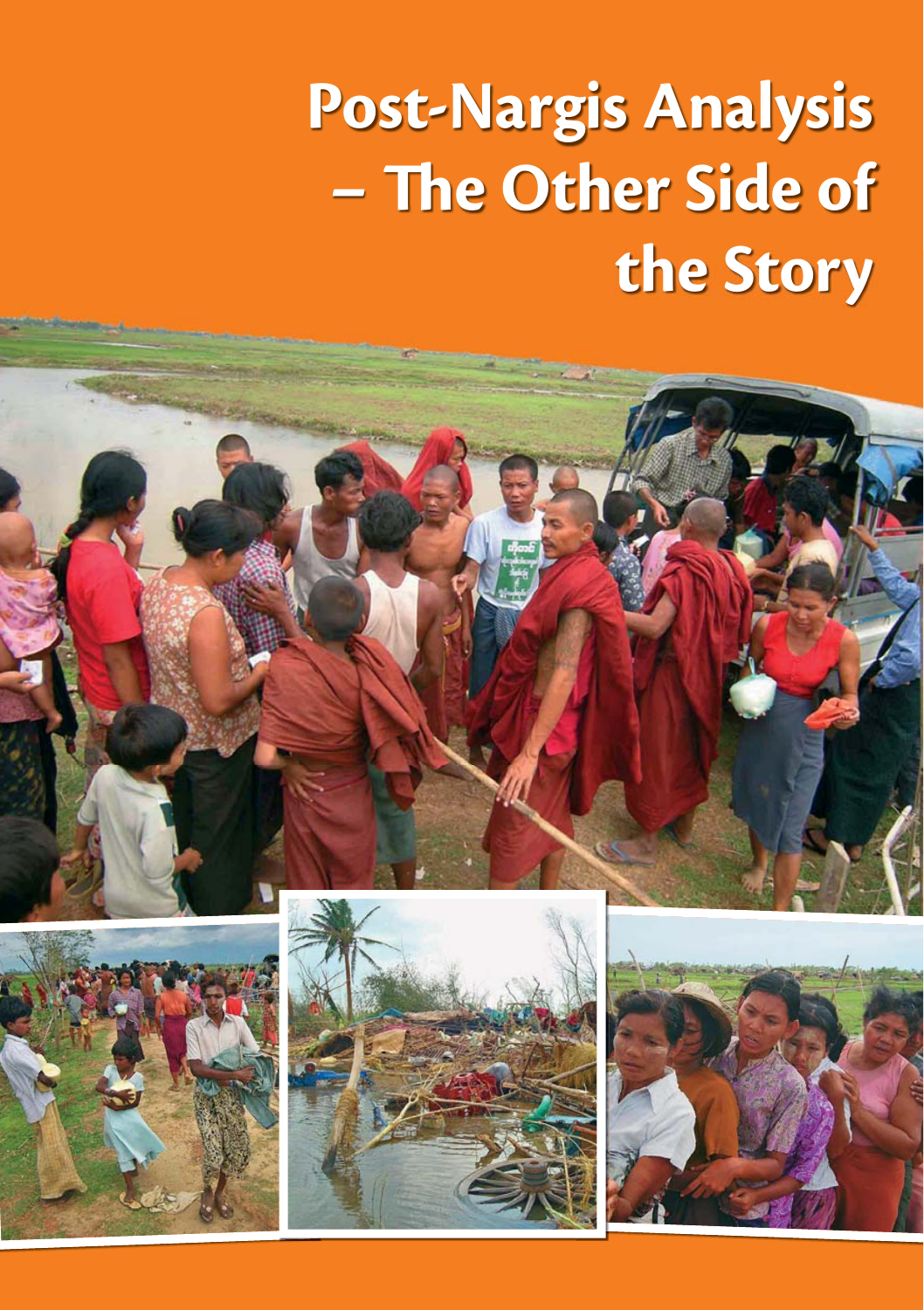## **Table of Contents**

| PONJA's Description of the |  |
|----------------------------|--|
|                            |  |
|                            |  |
|                            |  |
|                            |  |
|                            |  |
|                            |  |

Produced and printed October 2008 Pictures taken by anonymous citizen journalists Layout: Mattias Lasson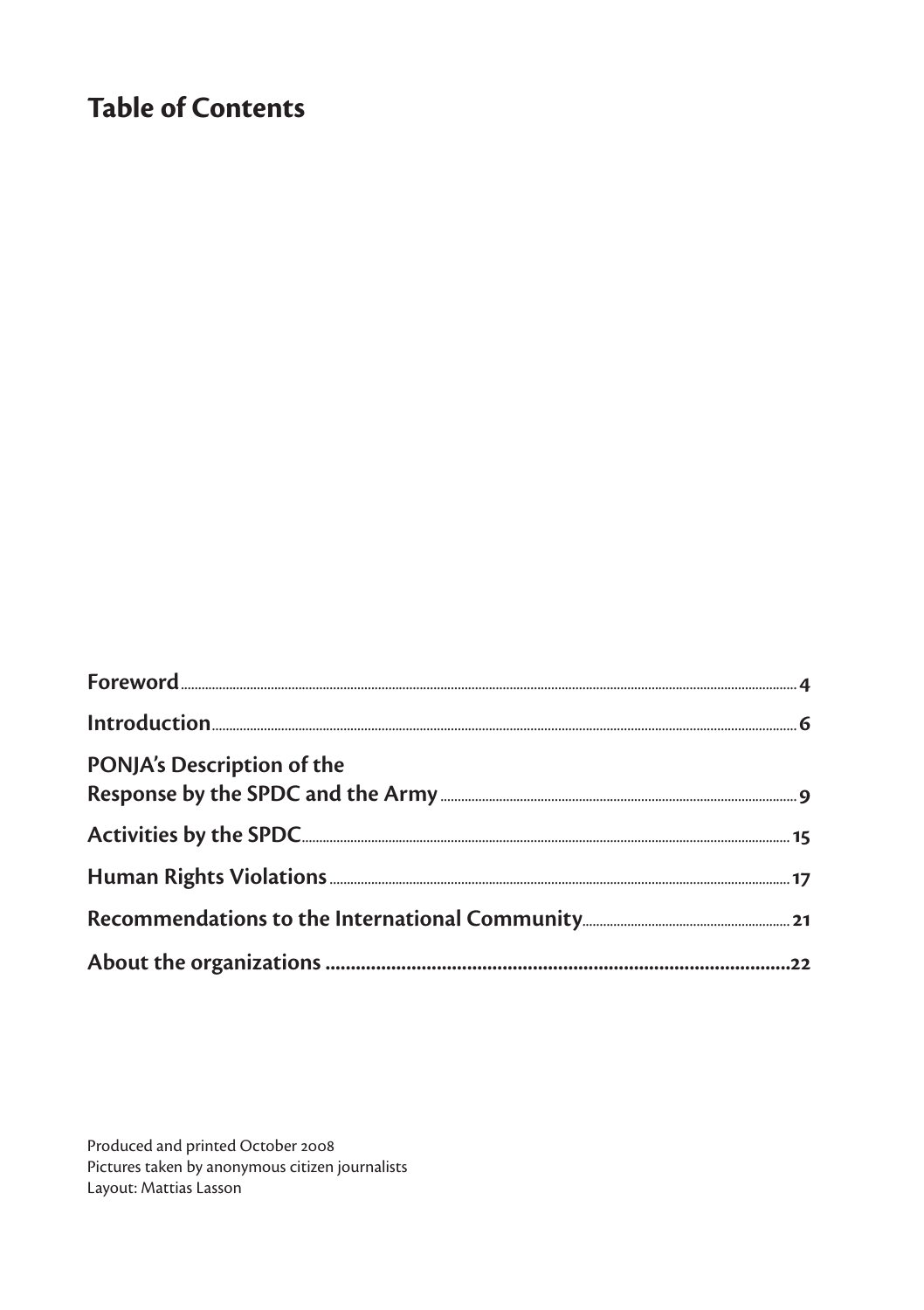# **Foreword**

In early May 2008, the devastating cyclone Nargis hit Burma and her already vulnerable population. Many lives were taken and many more were forever changed by the loss of family members, friends, houses, and livelihoods. Despite heroic relief efforts by fellow Burmese inside and outside the country and offers of extensive international humanitarian assistance, many cyclone survivor sadly have not received the support that any human being in a crisis should be entitled to. We hope that this report will contribute to the understanding of the situation in Burma after Nargis and in turn to thorough considerations by international donors on how to best reach those in need.

The idea of compiling this report was born out of a workshop organized by the project Another Development for Burma in August-September 2008. In this workshop, representatives from civil society organizataions based in Burma's border areas came together to discuss the role of international financial institutions in Burma, both in general and in the Post-Nargis Joint Assessment process. When studying the PONJA report, the participants realized that it failed to describe the obstructions of aid and human rights abuses committed by the Burmese military regime in the areas affected by the cyclone, even though they and their networks inside the country had witnessed many cases of such obstruction and abuses throughout the relief phase.

Therefore, as independent civil society organizations working on issues such as democratic change, promotion of human rights, humanitarian aid, community empowerment, health, environment, and education, we felt the need to tell the other side of the post-Nargis story by producing this report. Throughout the drafting process, consultation was conducted among the undersigned groups and the political bodies National Coalition Government of the Union of Burma, Ethnic Nationalities Council, and the National Council of the Union of Burma.

We are sincerely grateful to Yuki Akimoto, Burma Information Network (BurmaInfo) for authoring and editing this report, and to all the organizations that shared information and provided input for this report, including the Human Rights Education Institute of Burma and the Emergency Assistance Team – Burma. We also would like to thank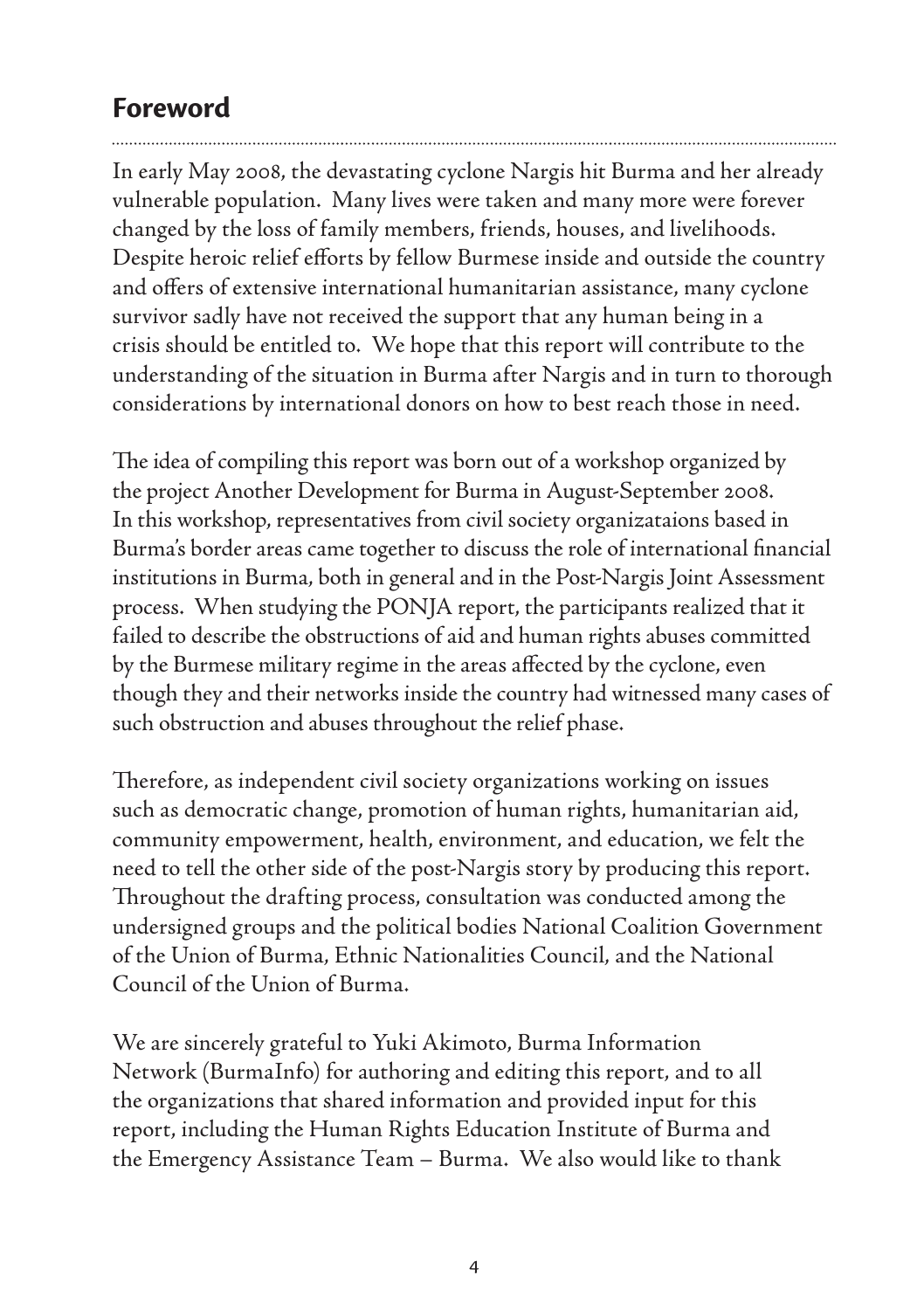the Another Development for Burma project, the Dag Hammarskjöld Foundation, the ASEAN Inter-Parliamentary Myanmar Caucus, and the Burma Partnership for assistance and support in the production and launching of this report.

#### In solidarity,

*Burma Medical Association Burmese Women's Union Committee for Protection and Promotion of Child Rights (Burma) Forum for Democracy in Burma Human Rights Education Institute of Burma Kachin Development Networking Group Kachin Environmental Organization Kachin Women's Association - Th ailand Karen Environment and Social Action Network Karen Women's Organization Lahu Women's Organization National Health and Education Committee Nationalities Youth Forum Network for Environment and Economic Development (Burma) Pa-O National Development Organization Pa-O Women's Union Pa-O Youth Democratic Organization Shwe Gas Movement Students and Youth Congress of Burma*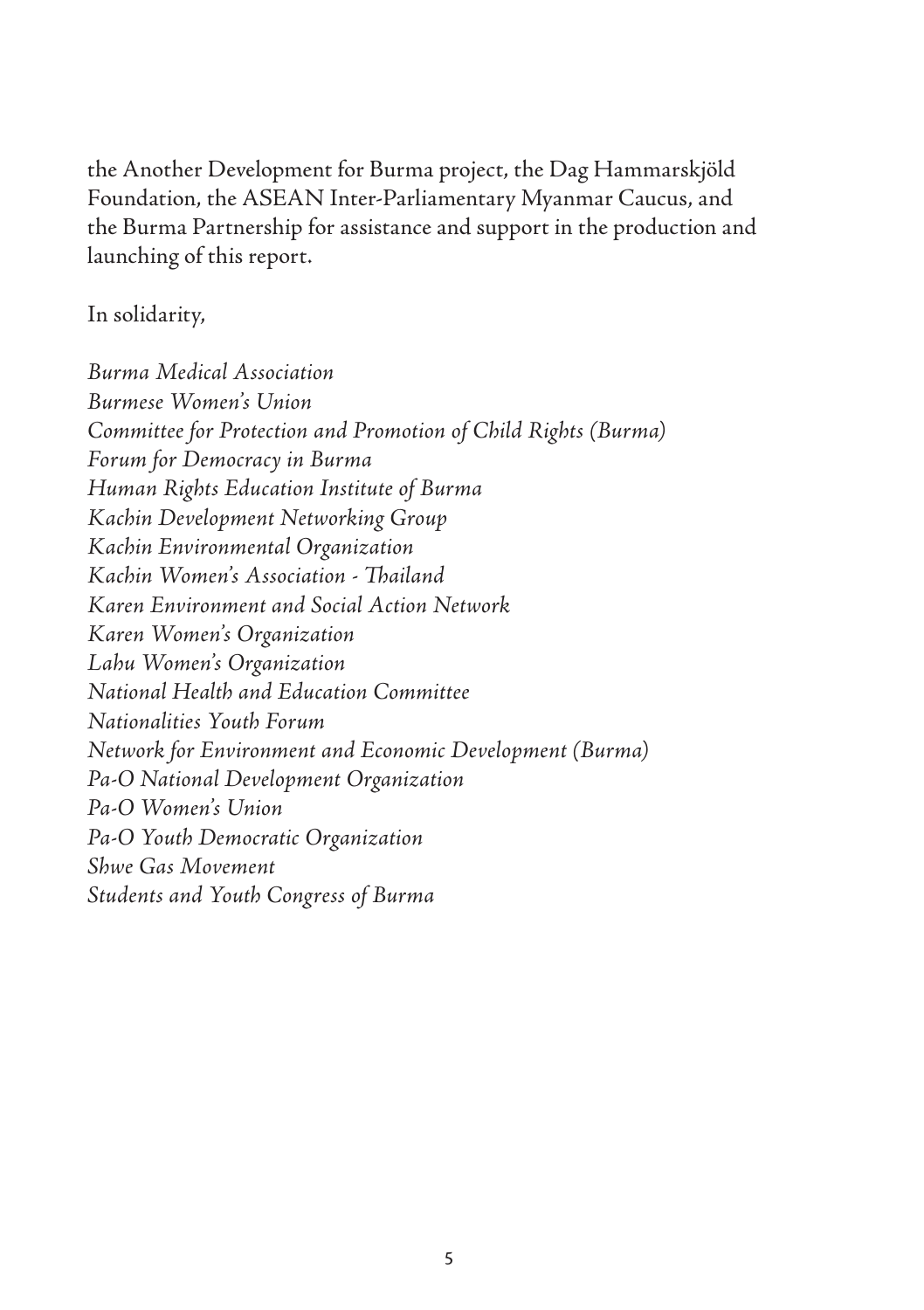# **Introduction**

In September 2007, the whole world witnessed how the Burmese military regime (SPDC: State Peace and Development Council) brutally cracked down on peaceful demonstrators during the "Saffron Revolution." The world was shocked to see the SPDC shoot at unarmed monks and citizens: Dozens of people were killed and many more injured. In the year since the demonstrations, nearly one thousand people have been detained, doubling the number of political prisoners in Burma.

In 2008, after Cyclone Nargis hit Burma in early May, the world was again horrified to witness the response of the SPDC. The United Nations estimates that the cyclone affected about 2.4 million people and that nearly 140,000 people were killed or remain missing. Immediately after the cyclone hit, Burmese people inside and outside the country as well as governments, civil society organizations, and citizens around the world offered emergency relief to the victims. Astonishingly, the SPDC responded by actively blocking humanitarian aid to victims who desperately needed assistance and obstructing relief efforts by Burmese volunteers and private donors.

As a result, seven weeks after the cyclone hit, international assistance had only reached about 1.3 million, or about half of the affected population.<sup>1</sup> Not only was such assistance lacking because of the SPDC's obstruction, but there has been wide-spread corruption in the distribution of aid as well as exploitation of victims and human rights violations in the cyclone-hit areas by local authorities and the military. And despite the crisis, the SPDC gave priority to conducting a sham referendum to legitimize what it calls a new constitution.

Belatedly, the SPDC agreed to accept a certain level of foreign expertise and assistance. In June 2008, the international donor community, led by the UN and ASEAN, conducted an assessment of recovery needs in collaboration with the SPDC. Hundreds of workers were deployed in the cyclone-hit areas to carry out surveys, while additional data was obtained from the SPDC and through past surveys and research. The World Bank and the Asian

<sup>1</sup> Myanmar Cyclone Nargis OCHA Situation Report No. 34, 23 June 2008 at p.1.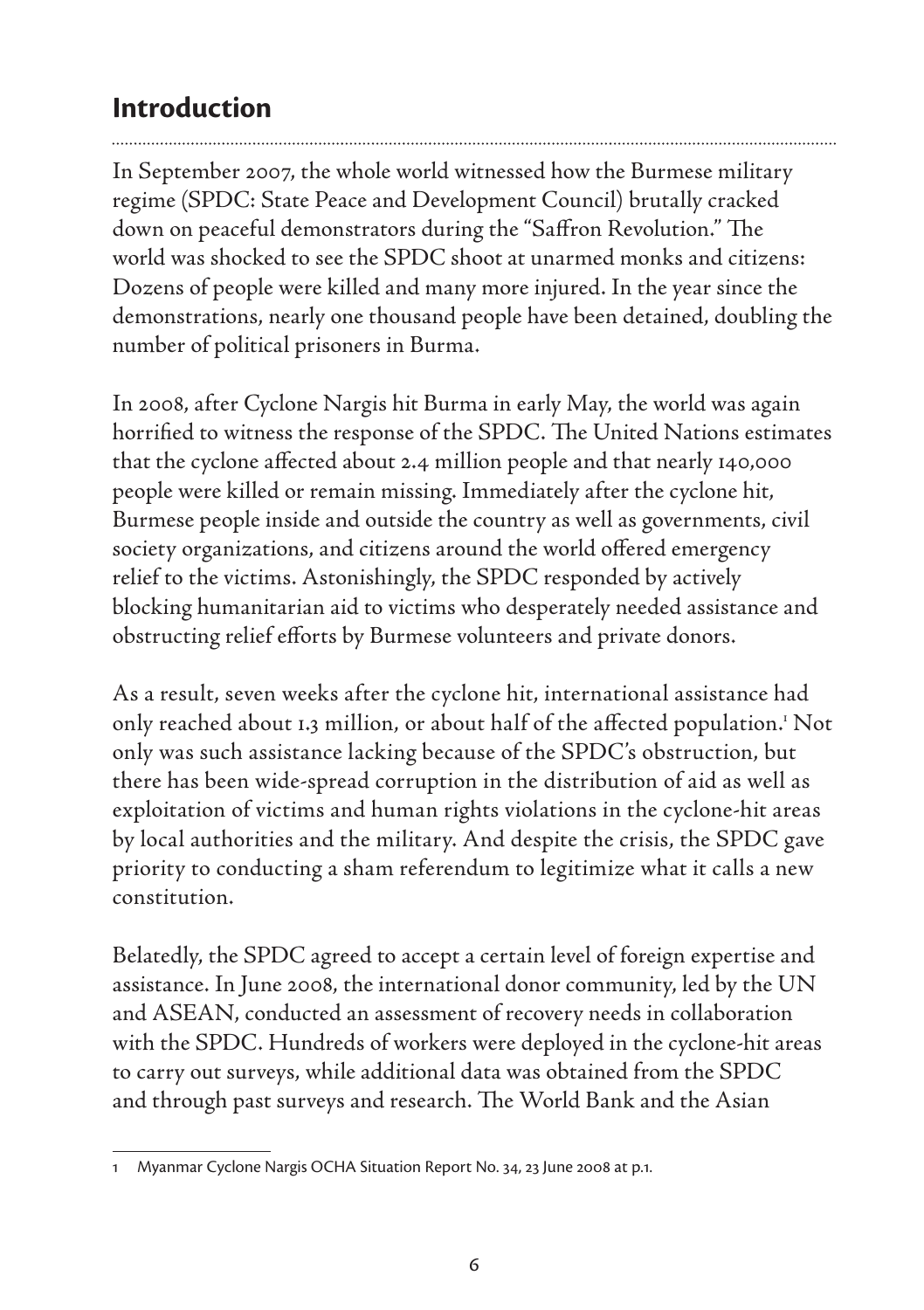Development Bank also lent their support to this effort, even though neither institution provides major financial assistance to Burma.

The result of the needs assessment was quickly compiled into the "Post-Nargis Joint Assessment" report (hereinafter "PONJA report"). Published in July 2008, the PONJA report states that US\$1 billion is needed for recovery work over the next three years.<sup>2</sup> Based on this figure, the UN renewed its call on the international donor community to make contributions for this work.3 As of mid-September, nearly 42% of the amount requested had been funded.<sup>4</sup>

The goodwill of the international community in making an assessment as a basis for providing much needed assistance to the cyclone victims is truly appreciated. ASEAN and the UN claim, however, that this assessment provides a "comprehensive picture and objective analysis" of the devastating impact of Cyclone Nargis.<sup>5</sup> The PONJA report cannot be considered truly comprehensive nor objective as it omits reference to certain aspects of the situation in the cyclone-hit areas that is relevant to further relief work, while giving questionable descriptions of several other aspects.

The needs assessment was conducted in collaboration with the SPDC, and this restriction appears to have compromised both the objectivity and comprehensiveness of the PONJA report. Nevertheless, we understood that the PONJA report is being used as the main guiding document by the international community for further relief and recovery work. As such, we felt the need to produce "Post-Nargis Analysis: The Other Side of the Story."

"Post-Nargis Analysis: The Other Side of the Story" is based mainly on documentation by civil society organizations working on political, social, economic, and environmental issues in Burma. In addition, "Post-Nargis Analysis: The Other Side of the Story" cites reports by exile Burmese and other media that highlight issues and perspectives not covered in the PONJA report.

<sup>2</sup> PONJA report at p.34.

<sup>3 &</sup>quot;US\$303.8 Million Still Needed to Assist Victims of Cyclone Nargis," ASEAN Press Release, July 10, 2008.

<sup>4</sup> Myanmar Cyclone Nargis OCHA Situation Report No. 48, 12 September 2008 at p.1.

<sup>5 &</sup>quot;Comprehensive Assessment of Cyclone Nargis Impact Provides Clearer Picture of Relief and Recovery Needs," Joint ASEAN-UN press release, July 21, 2008.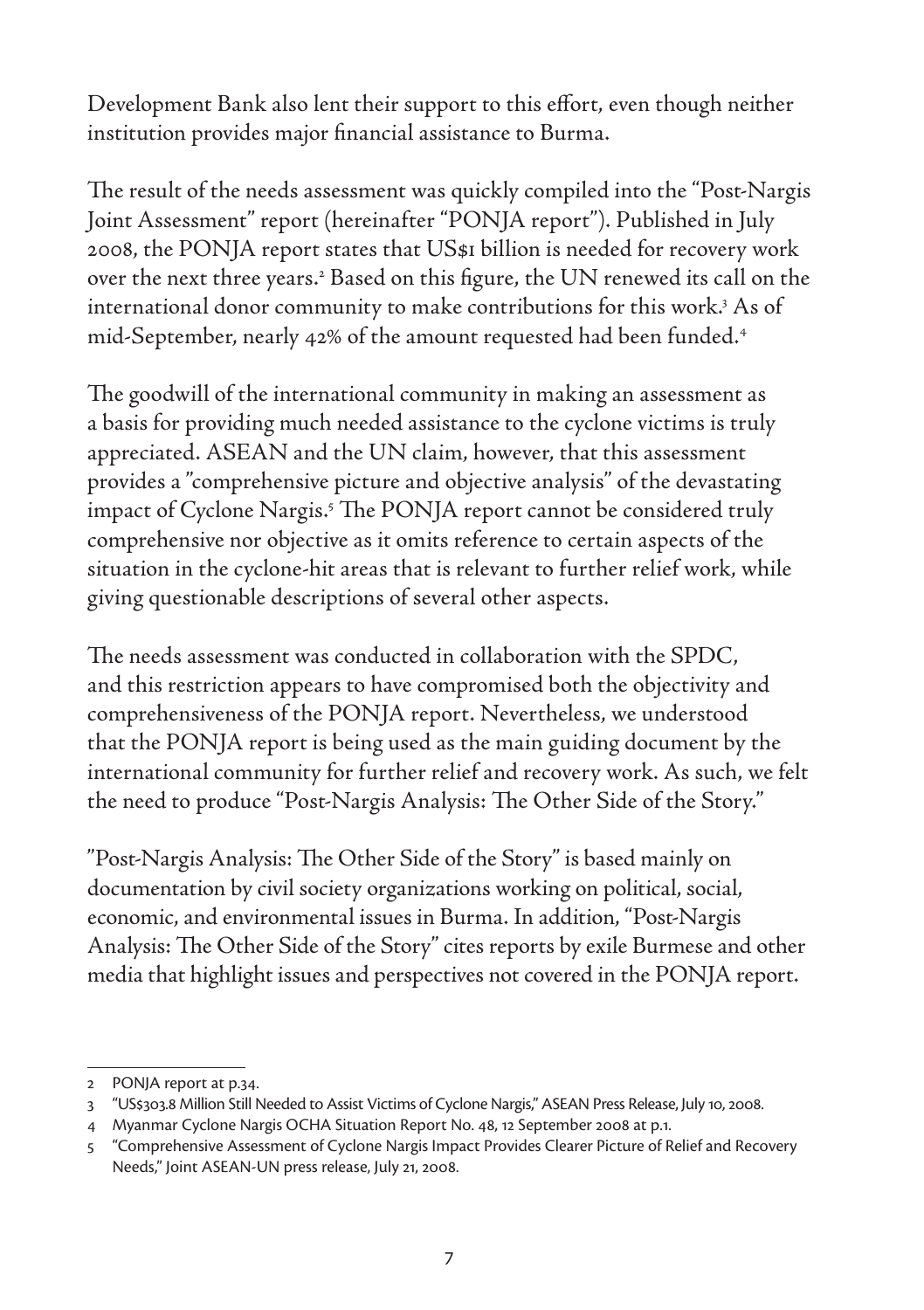Notwithstanding the above, "Post-Nargis Analysis: The Other Side of the Story" is not meant to categorically dismiss the parts of the PONJA report that contain substantive analysis and assessment of the damage caused by the cyclone. Nor is it meant to be an alternative to the PONJA report. The primary goal in compiling this analysis is to raise the concerns about certain misleading impressions created by the PONJA report, as well as the fact that the PONJA report is being treated without question as the main guiding document for international relief and recovery work. "Post-Nargis Analysis: The Other Side of the Story" is an initial attempt to provide all stakeholders with additional information in order to broaden and deepen their understanding of the situation in the areas affected by Cyclone Nargis.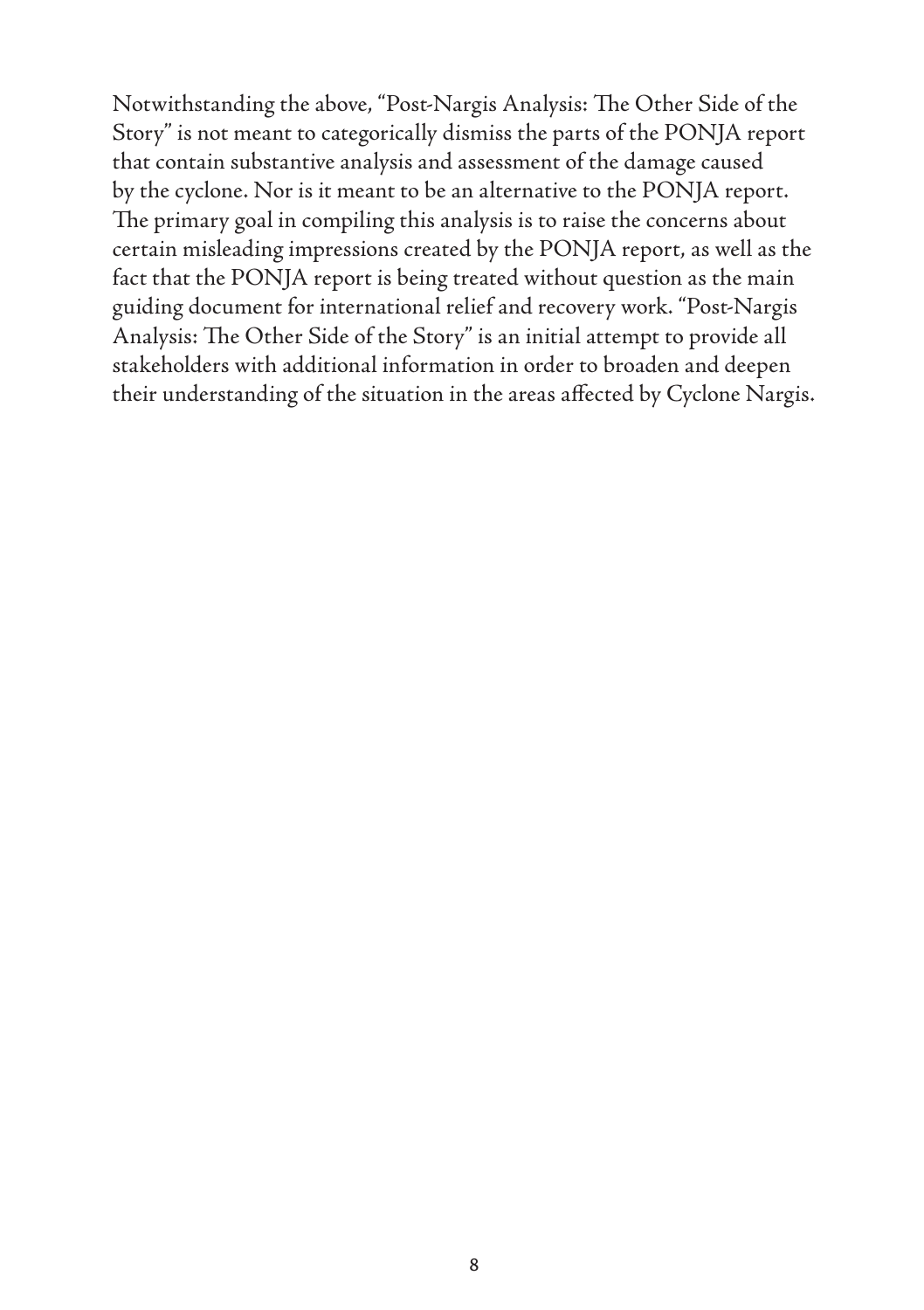# **PONJA's Description of the Response by the SPDC and the Army**

The PONJA report paints a picture of a dedicated government and army that rushed to support the survivors of the cyclone in every way possible. According to the PONJA report, after the cyclone struck, both the SPDC and Burma's army immediately began relief and recovery work, setting up camps and field hospitals, transporting relief goods, cremating the dead, clearing roads, and restoring security.<sup>6</sup> There was purportedly seamless coordination among different actors: "the armed forces provided services that assisted the government, civil society organizations, local community and international aid workers for more effective, and timely delivery of aid supplies and services to the victims of the cyclone."7

Such descriptions distort the nature of the response to the disaster by the SPDC and the Burma army. As the following sections show, the reality has often been much different. There is evidence that the SPDC and the army: actively interfered with the distribution of aid to survivors; diverted donated goods for their own use or for resale; arrested local volunteers who were working to bury the dead; and required villagers to perform forced labor. People in SPDC-operated relief camps did not receive enough food to eat, and local authorities confiscated land from farmers.

#### **Cash Only: Blocking International Aid**

The PONJA report states that the SPDC earmarked 50 billion kyat, or US\$45.45 million, for "overall relief and recovery effort." US\$45.45 million is a very small amount given that the SPDC has an estimated US\$3.5 billion in foreign reserves and receives US\$150 million in monthly gas export

<sup>6</sup> PONJA report at pp.39-41.

<sup>7</sup> PONJA report at pp.40-41.

<sup>8</sup> PONJA report at p.39. In another section, the PONJA report states that the SPDC "has announced allocations amounting to K50 billion and has expressed the wish to discuss the budget allocations made to the cyclone recovery with the IMF as part of the upcoming Article IV mission" (p.34, footnote 5). It is unclear whether the two descriptions are referring to the same earmark, or if the SPDC earmarked 50 billion kyat twice.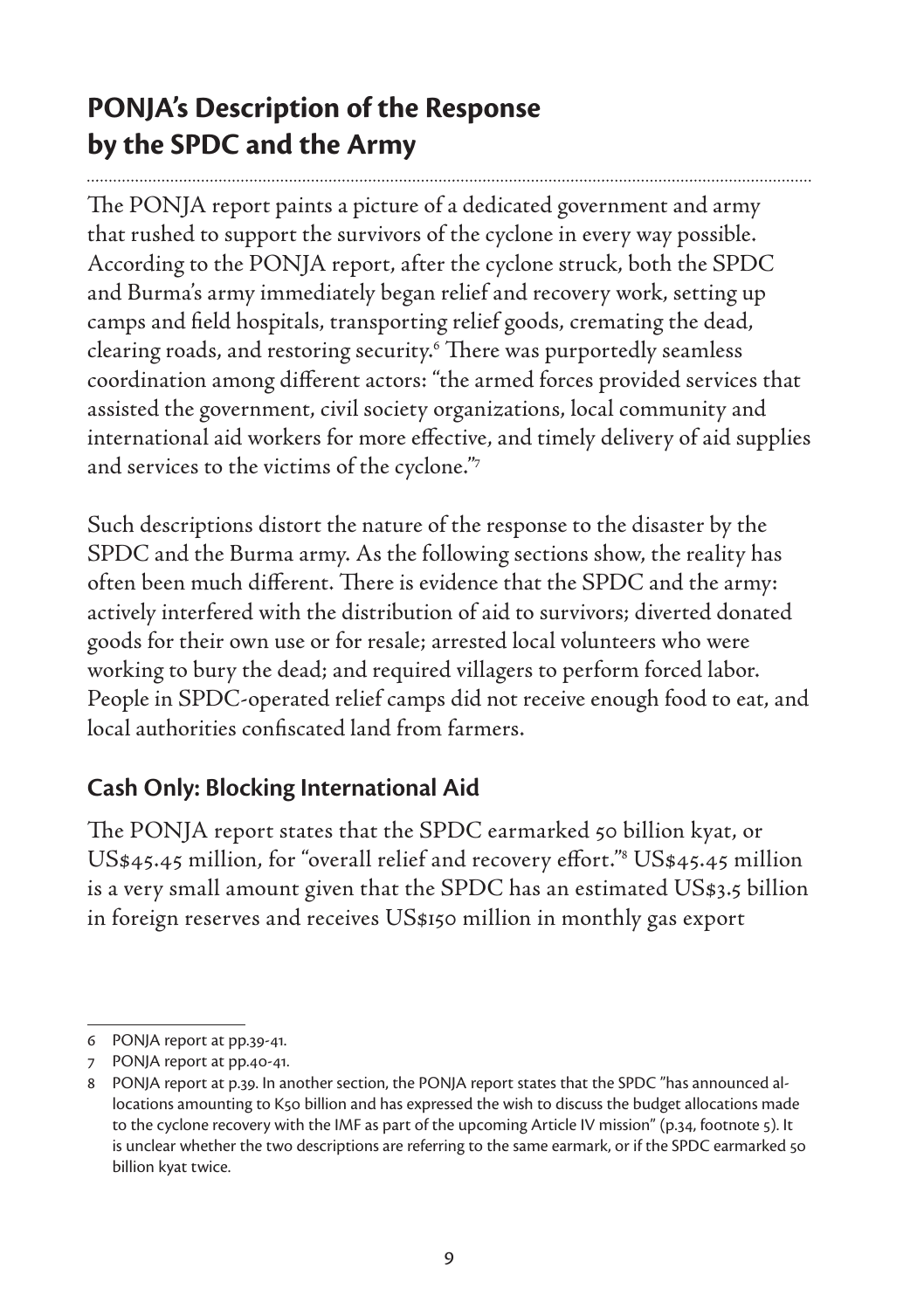revenues.9 Further, on May 19, 2008, just before an international donor conference, the SPDC announced that it needed US\$11.7 billion in aid for recovery from the cyclone.10

Despite its request for US\$11.7 billion, the SPDC appears to have been interested only in receiving cash and goods. From the outset, after Cyclone Nargis struck on May 2-3, 2008, the SPDC obstructed the flow of international assistance, particularly access by foreign workers, to the cyclone victims. The SPDC refused or delayed issuing visas to aid workers; did not allow foreign workers to leave the Rangoon area to go to the affected areas; and set up roadblocks on the main routes to the Irrawaddy Delta.<sup>11</sup> Many leaders of the international community expressed their frustration and rage and urged the SPDC to accept international assistance.<sup>12</sup> Two weeks after Nargis, the SPDC was continuing to block international aid workers and materials from reaching the Irrawaddy Delta.

Finally, on May 23, 2008, Senior General Than Shwe told visiting UN Secretary General Ban Ki-moon that international aid workers would be allowed into Burma. The announcement, made four days after the initial call for US\$11.7 billion and two days before the international donor conference, was met with skepticism from observers who believed that it was merely a superficial concession to deflect international pressure and to secure funds.

Sure enough, despite the announcement, the SPDC continued to restrict access to the areas affected by the cyclone. The UN Human Rights Council resolution adopted on June 18, 2008, included a call on the SPDC to allow "immediate, full and unhindered access."<sup>13</sup> By June 19, 2008, the SPDC had

<sup>9 &</sup>quot;Burma: Cyclone Donors Should Ensure Transparency and Accountability," Human Rights Watch press release, July 23, 2008. *See also*, "Burma: Foreign Investment Finances Regime," Human Rights Watch press release, October 2, 2007 (The SPDC earned about \$2.16 billion in 2006 from sales of natural gas, which accounted for half of Burma's exports and is the single largest source of foreign exchange).

<sup>10</sup> Chronology of the Statements Regarding the World Bank and the Asian Development Bank (ADB) with respect to Burma, BurmaInfo, June 29, 2008.

<sup>11</sup> *SPDC Turns Disaster into Catastrophe,* Alternative ASEAN Network on Burma, May 23, 2008 [hereinafter "Altsean May 23 Update"].

<sup>12</sup> Altsean May 23 Update.

<sup>13</sup> Situation of Human Rights in Myanmar, UN Human Rights Council Resolution 8/14, June 18, 2008.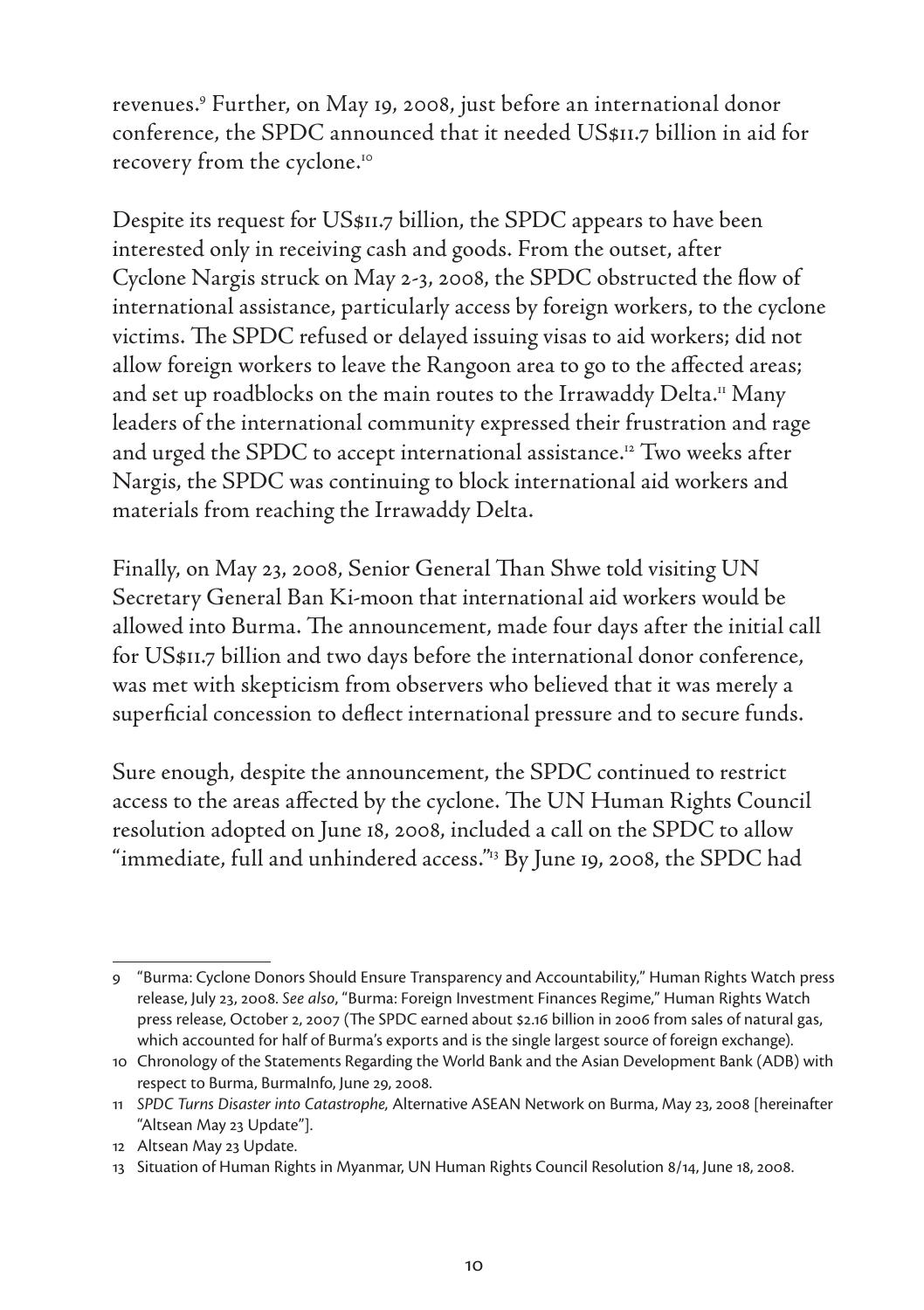granted limited access to affected areas to about 200 UN staff.<sup>14</sup> This was an improvement, but the amount of international assistance was still so small that, even by mid-June, only about half of the affected people had received any assistance.<sup>15</sup>

#### **Blocking National Aid**

In addition to international donors and organizations, many activists, celebrities, monks, and ordinary citizens from within Burma rushed to collect donations and to deliver relief to survivors. The SPDC, however, tried to block relief activities by these local donors and workers as well. The authorities restricted access by local donors and workers to the cyclone-hit areas; closely monitored their activities; and banned them from distributing materials directly to the victims, requiring them to leave the materials with soldiers or local authorities.<sup>16</sup> The SPDC also instructed local organizations not to cooperate with monks trying to deliver assistance.<sup>17</sup>

Some relief workers were detained and questioned about the purpose and their activities. On May 26, 2008, about forty private vehicles returning from the cyclone-hit areas were stopped at the entrance to Hlaingtharyar Township, Rangoon Division. Ten volunteers were detained and questioned, and their drivers' licenses were confiscated. They were released on the next day.<sup>18</sup>

<sup>14</sup> By contrast: 130,000 - 167,000 people are estimated to have been killed by the tsunami that hit Aceh, Indonesia, in December 2004. Within two weeks of the tsunami, 2,000 civilian foreign aid workers were in Aceh. *Update: SPDC Turns Cyclone Survivors into Hostages*, Alternative ASEAN Network on Burma, June 29, 2008 [hereinafter "Altsean June 29 Update"]. The SPDC closely monitored the work of those allowed in: It reportedly assigned more than two dozen intelligence officials to accompany the Tripartite Core Group (TCG) members on their mission in the cyclone-affected areas. "Intelligence officials assigned to keep an eye on TCG," *Mizzima News*, June 12, 2008.

<sup>15 &</sup>quot;Current estimates suggest that 2.4 million people were affected. 1.3 million people are estimated to have been reached so far by International NGOs, the Red Cross and the UN." OCHA Situation Report No. 34, June 23, 2008 at p.1.

<sup>16</sup> *See, e.g.*, "Arrests, Restrictions Hamper Cyclone Relief Work," The Irrawaddy, October 6, 2008; "Obstacles force donors to abandon the Delta," *The Irrawaddy*, June 13, 2008; "Armies harass local NGOs, private donors," The Irrawaddy, May 14, 2008; "When Burmese offer a hand, rulers slap it," The New York Times, May 12, 2008; "The smell of death and destruction," The Irrawaddy, May 10, 2008 (donors of aid forced to leave supplies and cash with security forces).

<sup>17 &</sup>quot;Monks prevented from working with other donors," *DVB*, May 16, 2008.

<sup>18</sup> *Burma Situation Update*, Human Rights Education Institute of Burma, May 30, 2008.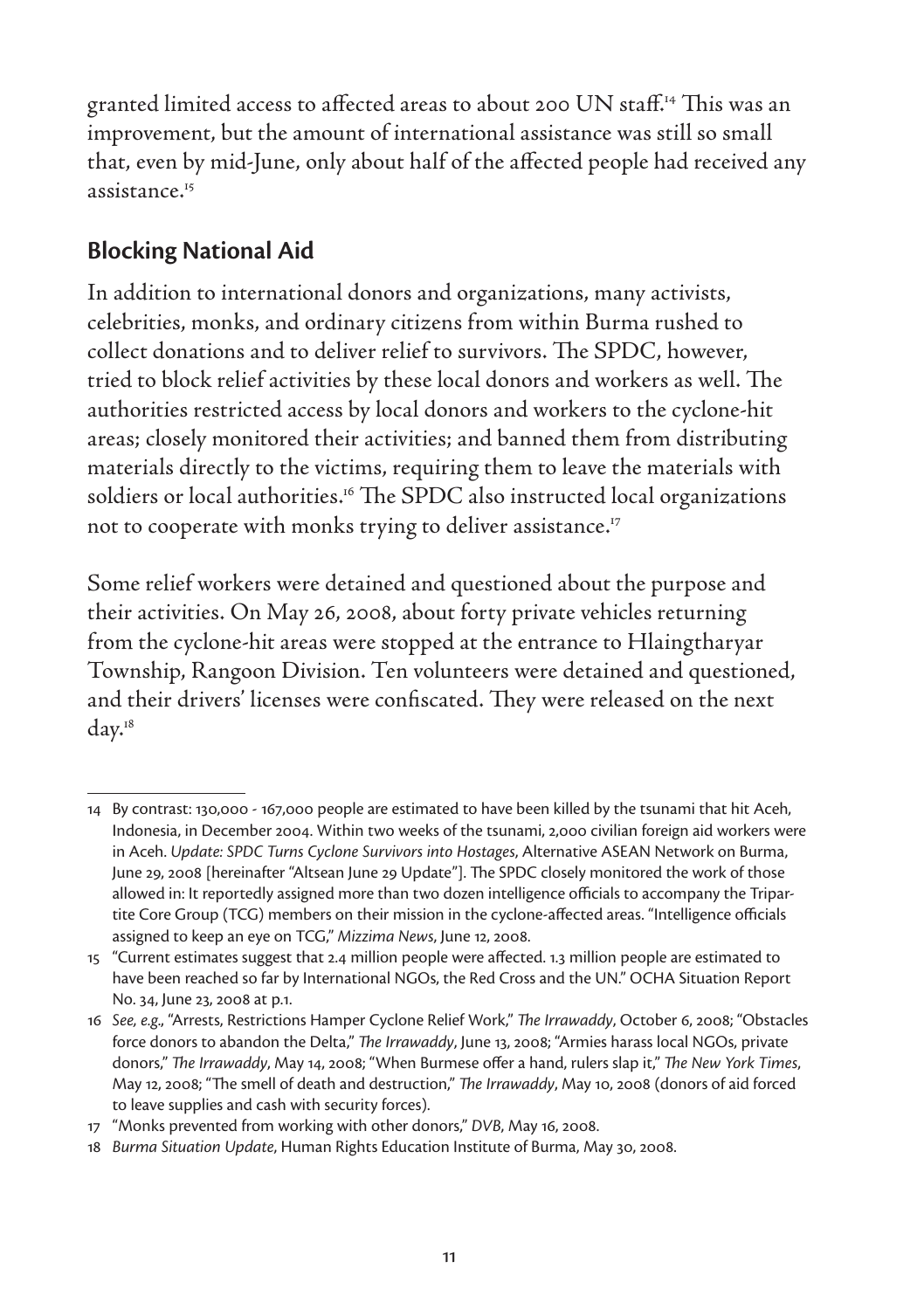Shortly after the cyclone hit, local authorities in Hlaingthayar Township in Rangoon sent a "notice" to private donors in Burma. In the document, the Township Peace and Development Council (TPDC) stated that "emergency relief efforts for the cyclone victims have now been completed," and requested the donors not to distribute relief materials directly to the victims because receiving relief assistance has "ruined the will of the people to engage in their customary forms of livelihood."<sup>19</sup> The TPDC further instructed donors to report to local authorities.

On June 5, 2008, popular Burmese comedian Zarganar was arrested in Rangoon. Zarganar had organized 400 volunteers and was actively involved in delivering aid to cyclone survivors. Arrests of other citizens engaged in relief activities continued, and by mid-June at least ten people had been arrested for participating in relief activities.<sup>20</sup> According to the Assistance Association for Political Prisoners (Burma), 21 people who were arrested for being engaged in relief work are still held in detention.<sup>21</sup> In addition, there is at least one reported incident of pro-SPDC thugs armed sticks and knives attacking a convoy of cars transporting rice to Thanlyin Township in Rangoon.<sup>22</sup>

#### **Misappropriation of Aid**

Donated material that reached Burma was often diverted by local authorities or the army for commercial resale and other illegitimate purposes. According to the PONJA report, fleets of military trucks transported relief goods, oil, and agricultural machinery to the cyclone-hit areas.<sup>23</sup> But sources in Rangoon indicated otherwise – that military trucks delivered rice and oil from

<sup>19</sup> *Burma Cyclone Update (May 16-27, 2008),* the National Coalition Government of the Union of Burma (Border Office) at p.1. The Update contains a photocopy of the original Burmese "notice." Location information was obtained through personal communication with NCGUB, October 2, 2008. *See also*, "World Bank refuses loan claiming junta is in debt," The Telegraph, May 20, 2008 (the regime distributed leaflets to citizens discouraging them to help, suggesting that giving food may make victims "lazy and more dependent on others."

<sup>20</sup> *See, e.g., "Arrested: Volunteers who bury the dead," The Irrawaddy, June 10, 2008; "Regime steps up* crackdown on private cyclone relief efforts," *The Irrawaddy*, June 18, 2008; "Volunteers burying storm victims arrested," Mizzima News, June 18, 2008; "Zargarnar arrested, cyclone relief money seized," The *Irrawaddy*, June 5, 2008.

<sup>21</sup> List of people arrested in connection with relief work for Nargis victims (unpublished), Assistance Association for Political Prisoners (Burma), obtained on October 8, 2008, on file with author.

<sup>22 &</sup>quot;Pro-government thugs attack relief vehicles," The Irrawaddy, May 9, 2008.

<sup>23</sup> PONJA report at pp.40-41.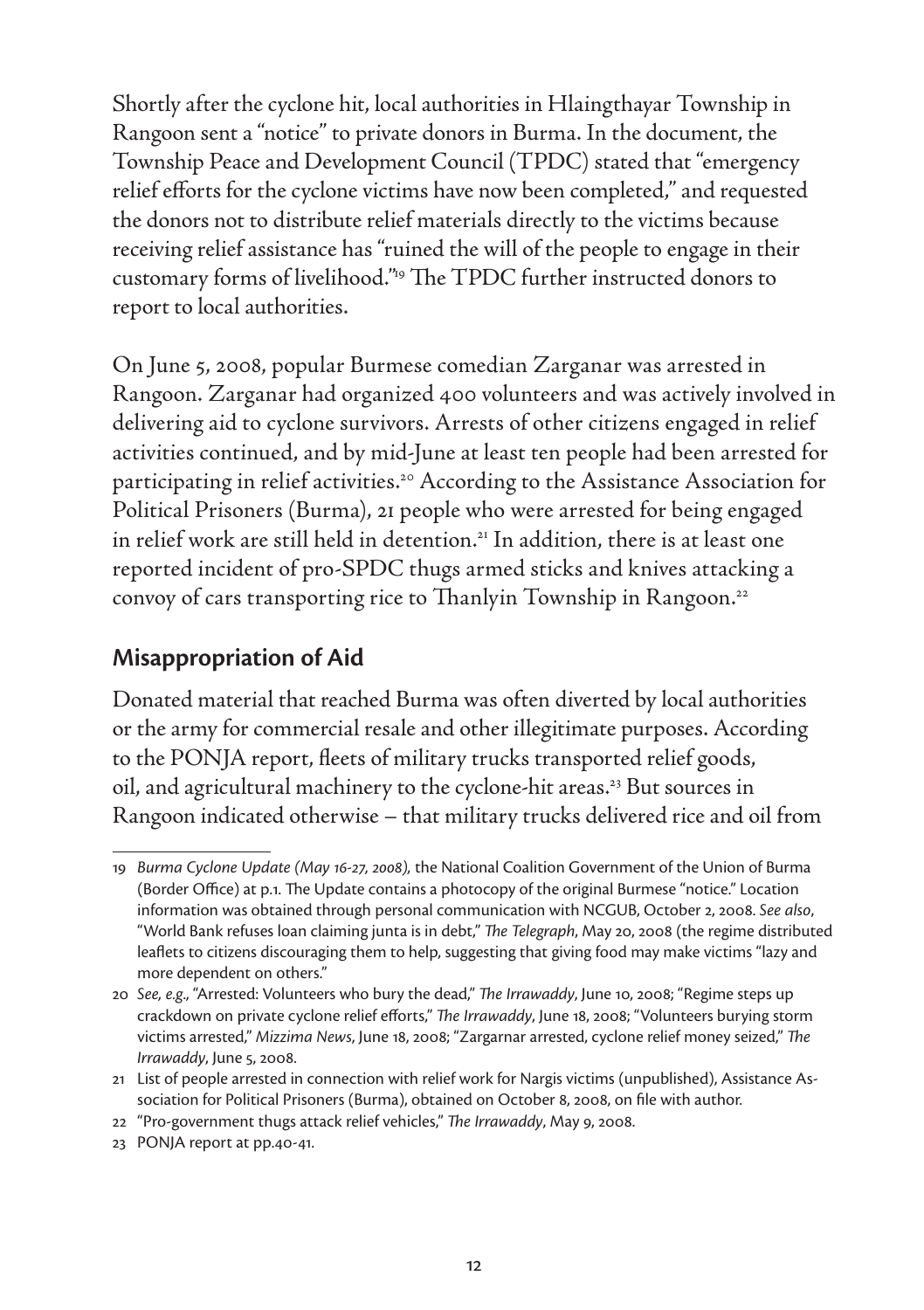international donors for resale in markets.<sup>24</sup> There were countless other reports of authorities or army soldiers confiscating donated items; sending expensive equipment to Naypyidaw; selling donated materials at markets; charging survivors for relief items; and ordering survivors to vote "Yes" in the national referendum in exchange for aid.25 Further, an independent researcher reports that the SPDC provided far more assistance to villages near military bases and villages where SPDC generals were born than to the other villages in the same township.26

A source in Burma, a former Burmese army soldier who was interviewed on September 13, 2008, reveals theft of donated relief goods by soldiers for their own use; theft for resale; and that high-level military officials were actively involved in the acts of misappropriation.<sup>27</sup>

"Iron, blanket, mosquito net, electric pan, cup, something to carry the water, tablets to clean the water, stove, plates for food, filter for water, and tent for shelter, soap - this was one big box for one family. These were good quality materials and most of the generals had never seen this type of materials. When they opened these boxes and saw the good things inside they took them….General Tin Htay knew about this – maybe not all, but at least he knew about some of this. Under him there were many people who supervised this….

"I went to some of the markets run by the military and authorities and saw supplies that had been donated being sold there. These materials were supposed to go to the victims. I knew what materials were being donated and so I could recognize them in the market. I saw Mama noodles, coffee

<sup>24</sup> Altsean Update May 23, citing "Locals claim Rangoon authorities still misappropriating aid," *DVB*, May 21, 2008.

<sup>25 &</sup>quot;Rangoon struggles to survive," The Irrawaddy, May 12, 2008; "Cyclone survivors forced to work and pay for aid," *DVB*, May 17, 2008.

<sup>26</sup> *An Alternative Assessment of the Humanitarian Assistance in the Irrawaddy Delta: Situation After 60 Days*, by Ko Shwe, July 23, 2008 [hereinafter "Ko Shwe"] at p.7. In addition, there may have been discrimination against ethnic Karen villages. According to an independent researcher, Karen villages in Laputta Township did not receive enough assistance for the villagers to survive. Ko Shwe, p.7.

<sup>27</sup> EAT-Burma Phase Two Mid-Term Report, Emergency Assistance Team (Burma), September 17, 2008 [hereinafter "EAT September 17 Report"] at p.5. See also, "Corruption rampant in the Delta," The *Irrawaddy*, September 5, 2008 (village headmen supported by local military officials involved in misappropriation of relief supplies and in using forced labor).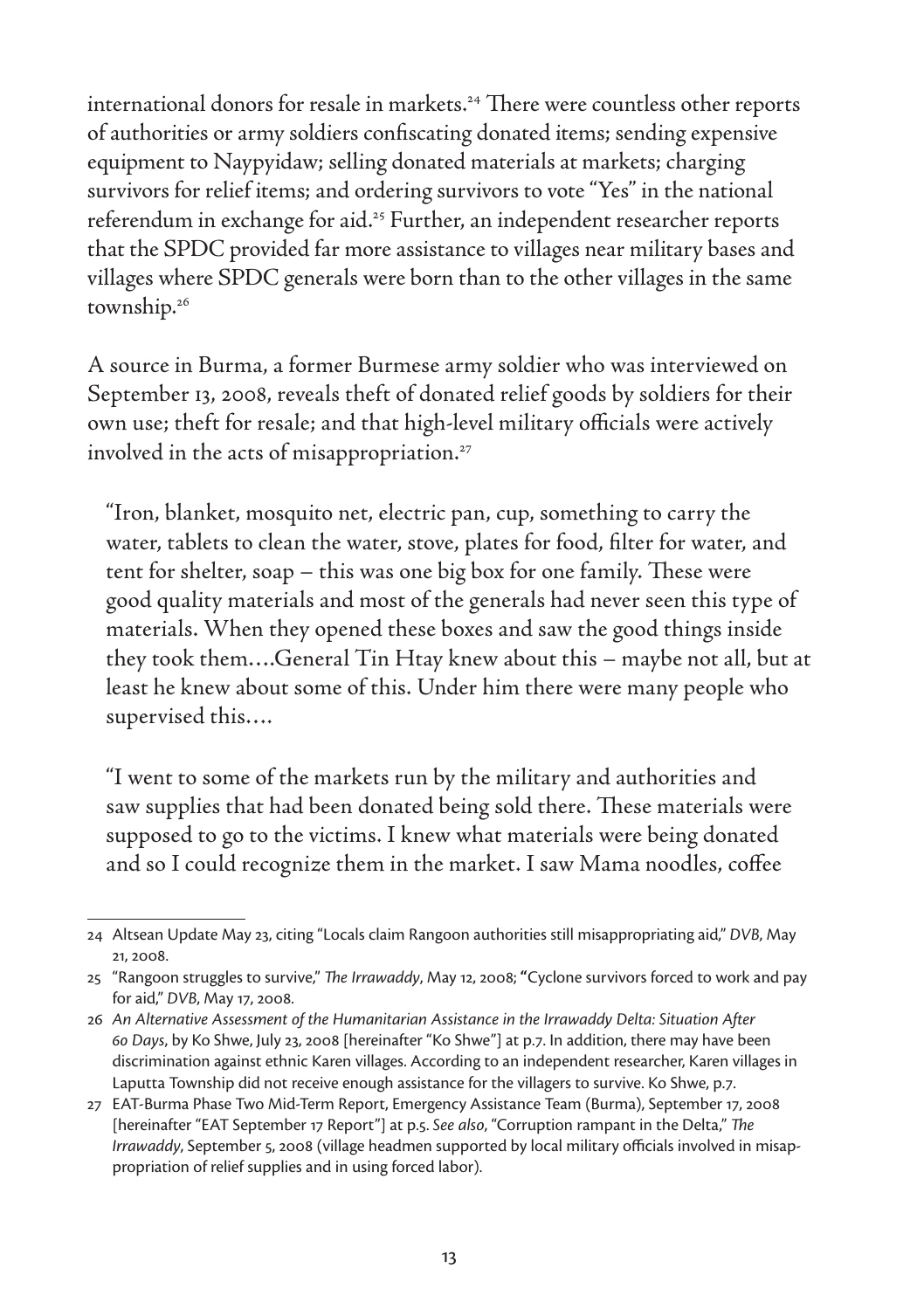mix, soap and other things. I saw many kinds of noodles and coffee mix in the market and because these materials were not made in Burma, [I could see that] they came from other countries. The money from selling these things would go to the shop owner, but … [t]he shopkeepers are all families of the military…."

In addition to diverting relief materials for its benefit, the SPDC was profiting from aid funds for cyclone victims. In late July, the United Nations admitted that about US\$10 million of aid intended for the cyclone survivors may have been lost due to the distorted money exchange mechanism followed by the military regime.<sup>28</sup> In later statements, the UN claimed the loss to be significantly less, at US\$1.56 million,<sup>29</sup> still a considerable amount of money that should have been used for relief efforts. The missing funds are likely to have lined the pockets of the ruling generals and their business cronies.<sup>30</sup>

<sup>28</sup> *See, e.g.*, "UN loses US \$10 million in distorted Burmese official exchange rate," *Mizzima News*, July 29, 2008.

<sup>29 &</sup>quot;UN admits loss of about 1.56 million dollars of cyclone aid in Burma," *Mizzima News*, August 14, 2008.

<sup>30</sup> *See, e.g*., "UN aid disappearing in Burma cash scam," *Telegraph*, July 29, 2008.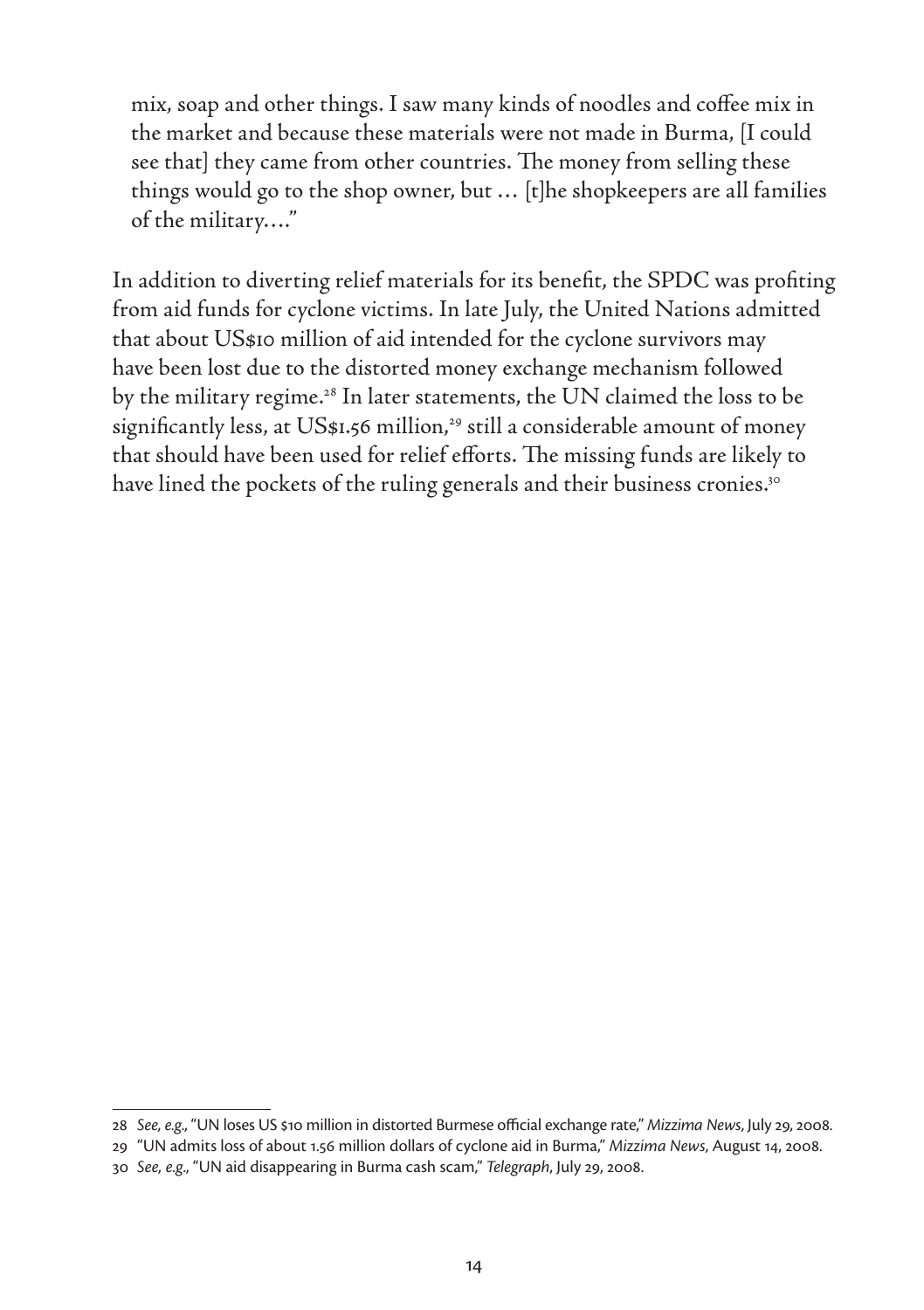# **Activities by the SPDC**

According to the PONJA report, the SPDC immediately began "setting up of relief camps, field hospitals, verification and cremation of the dead, installation of a temporary communication system, clearance of the main roads, provision of fuel, opening of markets, restoring security in the affected areas and other relief activities."31 As shown below, however, these assertions are misleading.

#### **SPDC "Relief" Camps**

The SPDC set up camps for cyclone survivors, but the situation in such camps was dismal. There was not enough food for the people in the camps, so people had to go to centers operated by community organizations during the day to get food. Movement for those in the SPDC camps was restricted and they could not even go out of the camp to search for lost family members. Some survivors paid bribes to the authorities to be let out of the SPDC camps.<sup>32</sup>

The SPDC also seized the opportunity to utilize the situation to further its own interest. On May 10, 2008, the SPDC held a national referendum regarding the country's draft constitution amid calls for postponement from both the international community and Burmese people inside and outside the country. There were numerous reports throughout Burma of fraud and other irregular conduct by the authorities in connection with the voting process.<sup>33</sup>

In the areas severely affected by the cyclone, the referendum was held two weeks later on May 24, 2008. Shortly before this date, the SPDC began to force people into regime-run camps. According to reports, the SPDC prohibited people in the camps from leaving the camps or accepting any outside relief. In addition, people were told that they would not receive any assistance if they voted "no" in the referendum.<sup>34</sup>

<sup>31</sup> PONJA report at p.39.

<sup>32</sup> EAT September 17 Report, p.2.

<sup>33</sup> *See, e.g.*, *Burmese Constitutional Referendum: Neither Free Nor Fair*, Report prepared by the Public International Law & Policy Group, May 2008; *Vote to Nowhere: The May 2008 Constitutional Referendum in Burma*, Human Rights Watch, May 2008.

<sup>34</sup> Provision of Emergency Assistance for the People Affected by Cyclone Nargis, Emergency Assistance Team (Burma), July 2008 [hereinafter "EAT July report"].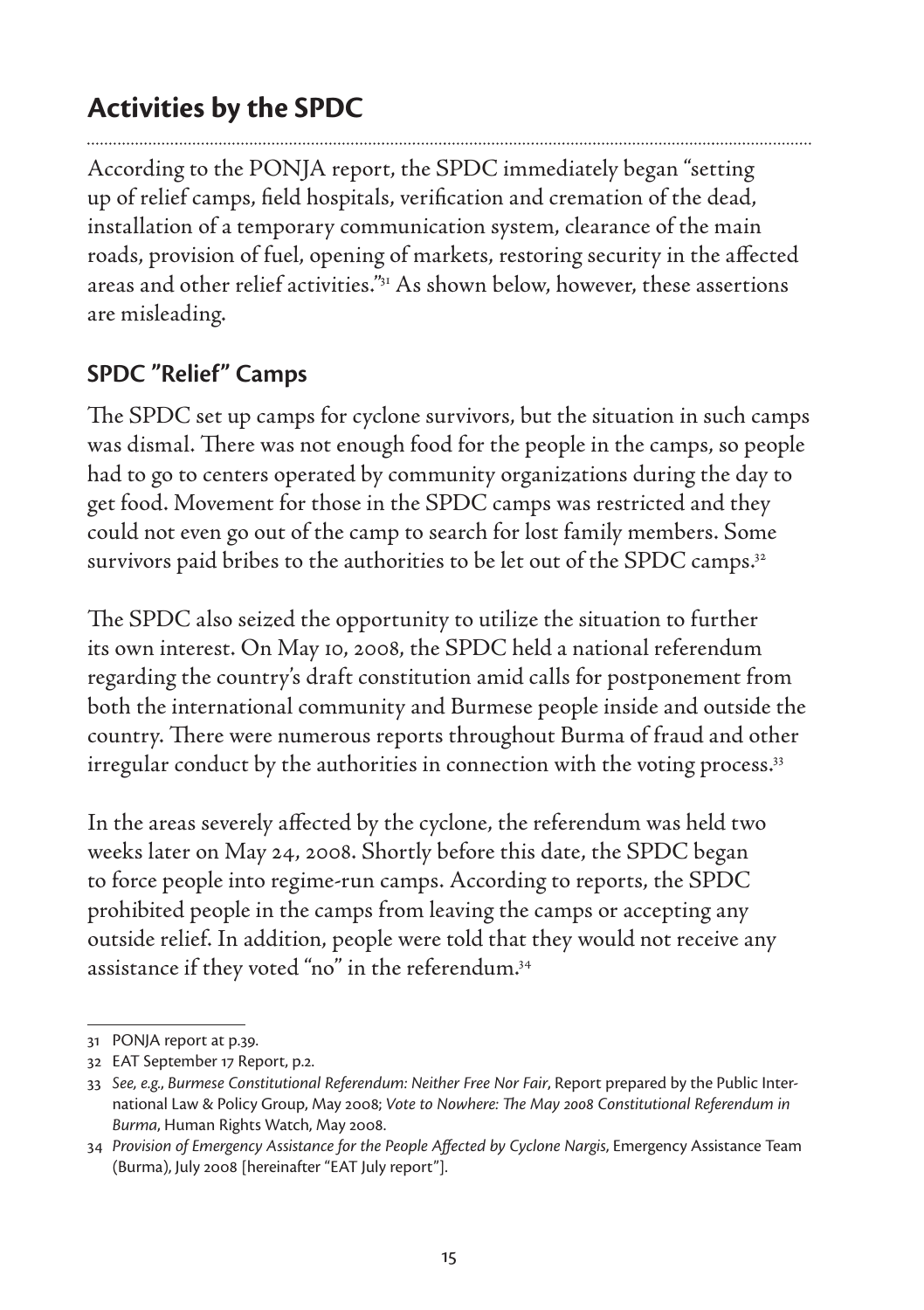Almost as soon as the SPDC set up these camps, it began closing them and sending survivers back to their villages even though some of the villages were uninhabitable due to the damage by the cyclone. By mid-June, the SPDC had shut down all the "relief" camps except in Labutta Township.<sup>35</sup>

#### **Medical Assistance**

After the cyclone, foreign medical teams were belatedly permitted to enter Burma. By early June 2008, Chinese and Thai had medics treated 8,000 people in Rangoon and the Irrawaddy Delta. However, by mid-June, the SPDC cancelled Thai medical efforts. Visas for medical teams from elsewhere expired, and these medics were compelled to leave Burma.<sup>36</sup>

As of August 2008, relief workers report that the SPDC was continuing to obstruct the provision of medical services to cyclone victims. According to well-informed sources operating inside Burma: "There are more people sick now than before the cyclone, and most of them are children….Some organizations came to provide services, but the SPDC came to observe them, which prohibited them from providing services. These organizations could not travel somewhere else because they were each only allowed to go to one place."37

#### **Treatment of the Dead**

It is unclear exactly how much effort the SPDC made to identify and bury bodies of those who died because of the cyclone. In June 2008, the SPDC arrested several Burmese volunteers who were working to bury cyclone victims.<sup>38</sup> Relief workers report that dead bodies continued to float in waterways as late as August 2008, contaminating water supplies and negatively impacting the mental health of villagers.<sup>39</sup>

<sup>35</sup> Altsean June 29 Update.

<sup>36</sup> Altsean June 29 Update, citing "Burmese volunteers struggle to bring aid to cyclone survivors," The Ir*rawaddy*, June 3, 2008, and "Foreign doctors leave cyclone-hit Myanmar," *Reuters*, June 13, 2008.

<sup>37</sup> EAT September 17 Report, citing team member dated August 4, 2008.

<sup>38</sup> *See, e.g.*, "Volunteers burying storm victims arrested," *Mizzima News*, June 18, 2008.

<sup>39</sup> EAT September 17 Report at p.8.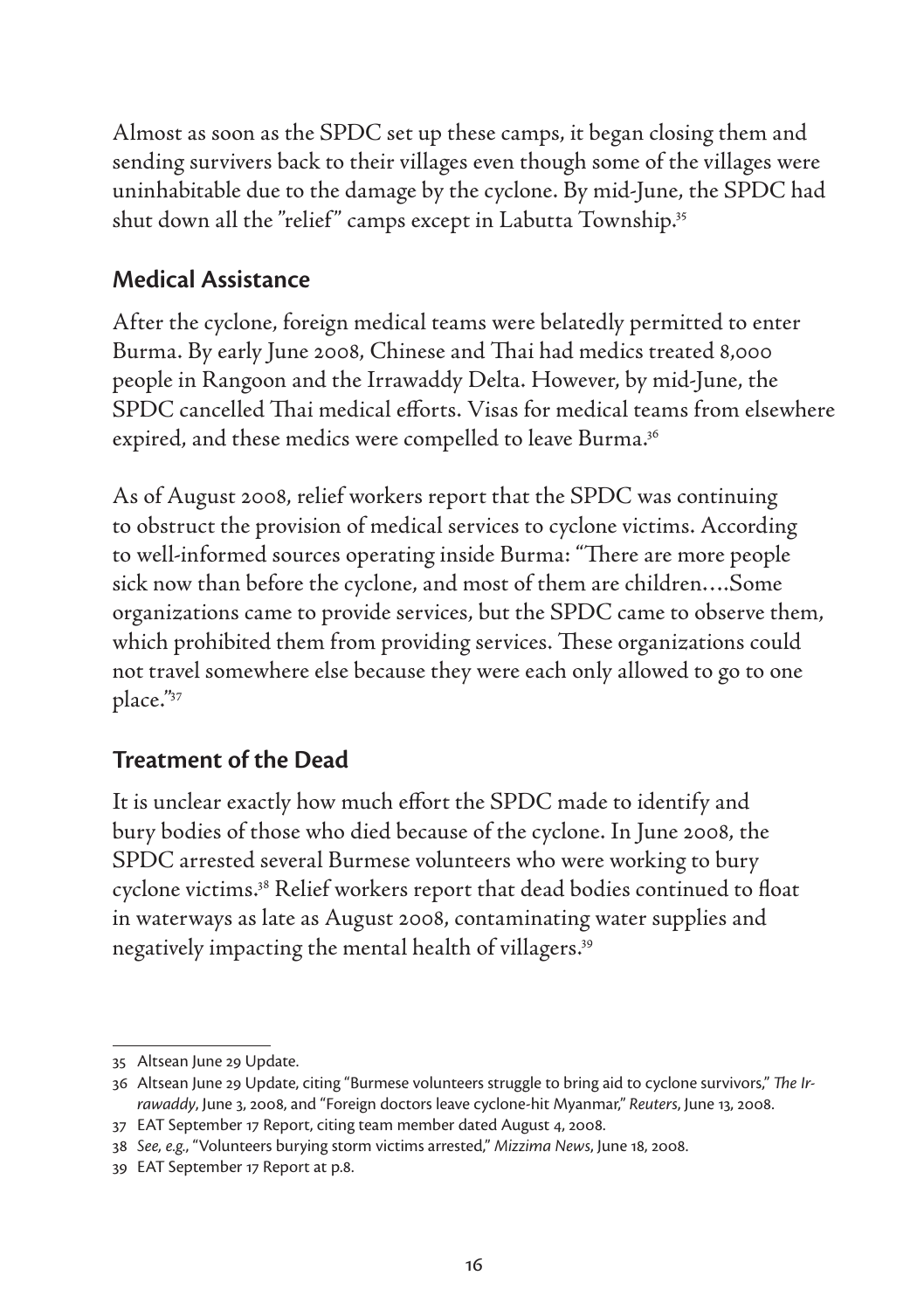## **Human Rights Violations**

The PONJA report omits any reference to cases of documented human rights abuses in the cyclone-hit region. These abuses are part of people's everyday lives and surely should not have been ignored in the assessment.

#### **Land Confiscation**

In Burma, land is owned by the government, but residents have user rights as long as they have used the land productively in the past year. After the cyclone, many survivors were forced to evacuate and leave their land. Many farmers, however, felt compelled to return prematurely to their villages to avoid the possibility of their land being confiscated by the SPDC.<sup>40</sup> Their fears were justified because the SPDC warned that, if farming activities were not resumed, land would be confiscated.<sup>41</sup>

Already, there are many reports of land being confiscated or simply taken over by the authorities, who then sell it to large entities for purposes unrelated to relief efforts.<sup>42</sup> According to an independent researcher:

"The government has allowed local companies to start reconstruction work in the delta area for infrastructure development such as roads, schools and hospitals. The government is likely to give permission to local companies who have been involved in reconstruction work in the Irrawaddy delta to do large scale agriculture on arable land that small farmers have not been able to farm. There is a risk that in the future the delta area will be further monopolized by agribusiness."43

<sup>40</sup> Ko Shwe at pp.7-8.

<sup>41</sup> Ko Shwe at pp.7-8. Relief workers inside Burma corroborate: "People are concerned that the government will confiscate their lands...[because p]eople cannot work fast enough, and do not have the equipment and supplies to plow and replant all of their fields at once. The government authorities have moved onto some of these unplanted lands, and there is concern that they will not leave from the land, effectively confiscating them." EAT-Burma Team Member, August 20, 2008, cited in EAT September 17 Report at p.3.

<sup>42</sup> *See, e.g.*, "Burma's cyclone survivors are left to struggle with their fate," *Telegraph*, July 27, 2008 (local officials in the Irrawaddy Delta forced a family off a piece of land they had earmarked for a building development); "Thousands in Delta told to reolcate," *The Irrawaddy*, June 26, 2008; "Farmers left in debt after land seizures," *DVB*, June 25, 2008. *See also*, EAT September 17 Report at p.3.

<sup>43</sup> Ko Shwe at p.8.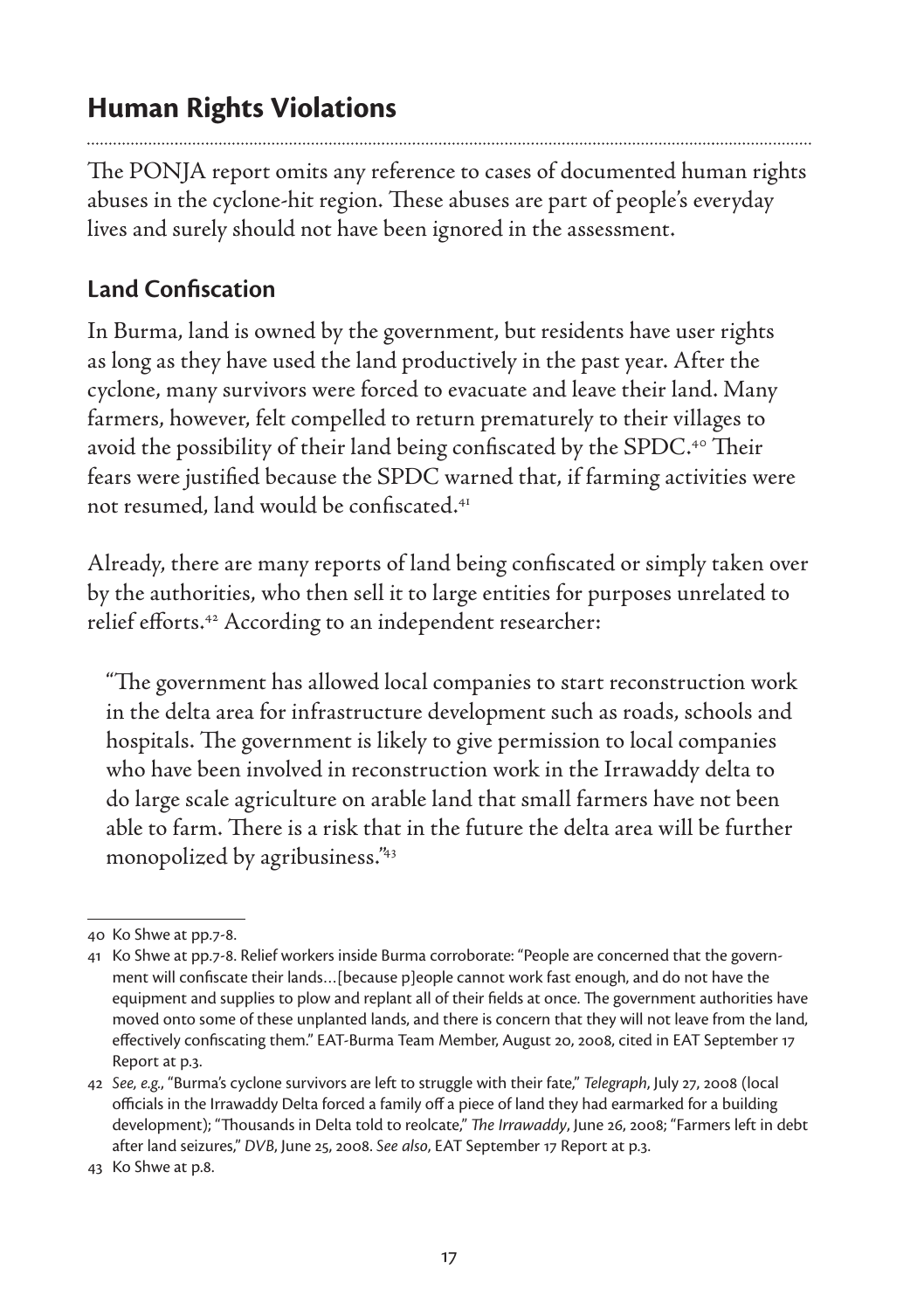The SPDC is not providing substantial assistance to farmers to enable them to resume production. The SPDC has "given" farmers tractors, but the tractors needed to be fixed before the farmers can use them. The repairs cost 200,000 - 300,000 kyat per tractor. Further, the SPDC offered loans to farmers, but the required deposit was beyond the means of most farmers, who were therefore unable to resume their farming activities.<sup>44</sup>

The PONJA report acknowledges the risk of land confiscation, but evaluates this risk as "small scale."45

#### **Human Trafficking and Child Soldiers**

The PONJA report raises concerns about the danger of survivors, especially children and women, becoming victims of human trafficking and other forms of exploitation. Field researchers have reported shocking stories:

"In three of the camps set up in Laputta (named '3 miles,' '5 miles' and '7 miles'), young girls aged between 15-25 were orphaned in the cyclone and are offering sex in exchange for money. One person who visited 3 miles camp, said that "I went to the '3 miles' camp and one of the young girls asked me to drop her 500 or 1000 Kyat and said I could do anything [I] wanted with her." Some girls and women in the camps set up by the government have become sex-workers offering services to passers-by, raising concerns of personal safety and the spread of sexually transmitted diseases."46

At least hundreds of children were separated from their parents and relatives due to the cyclone.47 Not all of them have been accounted for, however, and observers fear many of them may have been recruited to the army.<sup>48</sup> It is well known that Burma's army may have the highest number of child soldiers

<sup>44</sup> Ko Shwe at p.8.

<sup>45</sup> PONJA report at p.150 (Annex 15).

<sup>46</sup> Ko Shwe at pp.13-14.

<sup>47</sup> Situation Report, Protection of Children and Women Cluster, September 11, 2008, states that 531 separated children (children that are separated from both parents but not necessarily from other relatives), 190 unaccompanied children (children that are separated from both parents and other relatives and is not being cared for by adults responsible for them), and 112 orphans have been "registered," and that the cluster has received 433 requests for missing children.

<sup>48 &</sup>quot;Nargis orphan numbers don't add up," The Irrawaddy, September 1, 2008.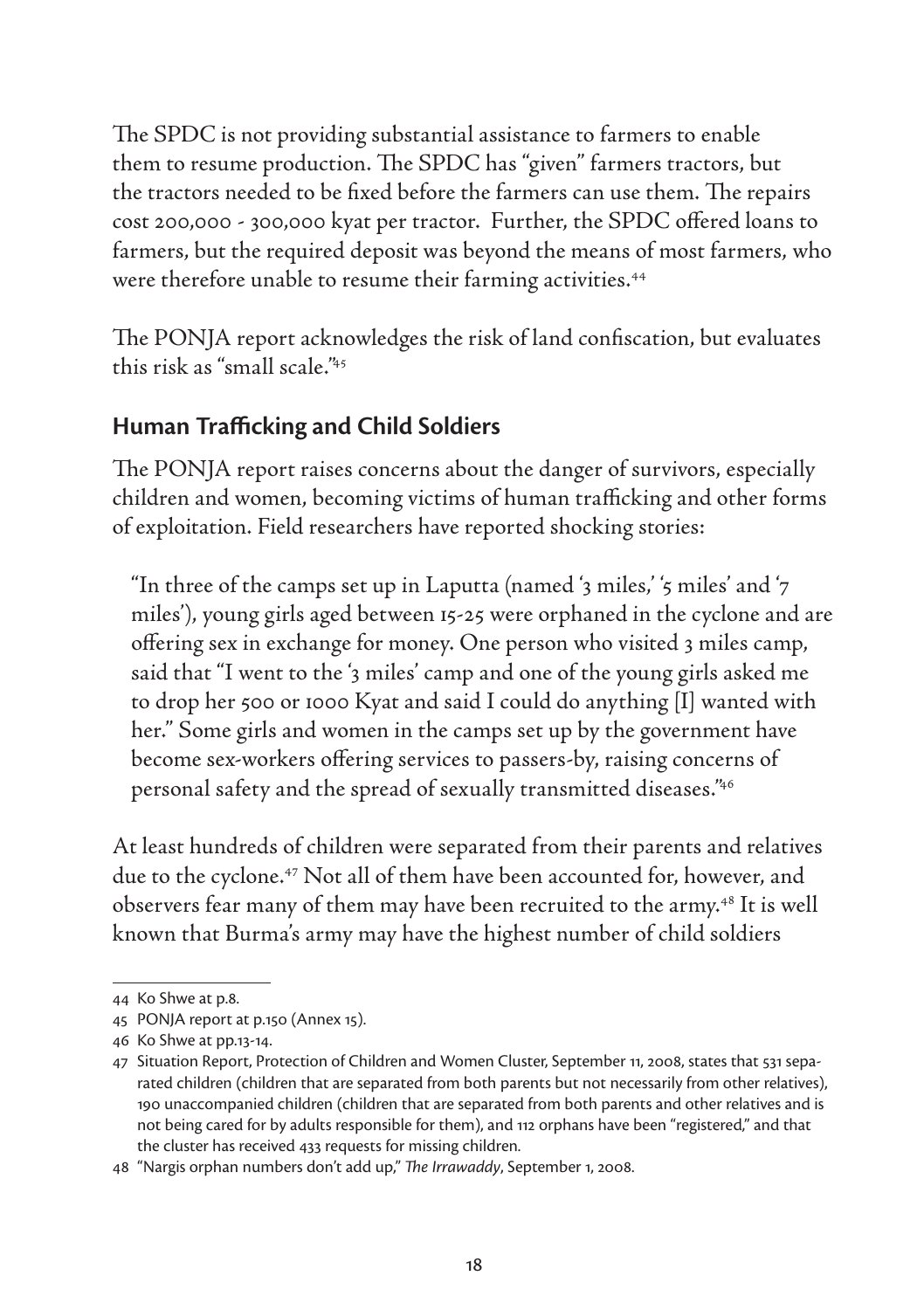in the world: The situation is so serious that the UN Secretary General has identified the SPDC as one of the world's worst perpetrators of child recruitment.<sup>49</sup> The PONJA report, however, does not mention the danger of children orphaned by the cyclone being forced to join the army. The SPDC has set up orphanages, but according to relief workers inside Burma, these orphanages "have a very bad reputation as being similar to prisons and there were also fears that children would be forcibly recruited into the army."50

Immediately after the cyclone, "community leaders tried to gather together the children who were orphaned by the cyclone. The government tried to stop this and break up the gathered children. The government wanted to relocate them into government gathering centres or orphanages."<sup>51</sup>

According to one report, orphans are missing: "fifty to one hundred orphans who had been taken to Rangoon by the SPDC, were sent back to their villages. Until now, people from the villages have been unable to find out where they have been relocated to."52

Further, a former soldier observes:

"Some of the orphaned children are now under the military and they have a central military orphanage. Some children were adopted by the military families….In the future, these boys will become part of the military, they will have to become soldiers. For the girls, they will have to work in something related to the military, one of the military organizations…. Since the cyclone I have seen more children soldiers after the Nargis Cyclone. The military took children from the refugee camps, the orphaned children. Children in the refugee camps went to one of three places… military orphanage, the religious groups, or military camp. Those under 13 years went to the orphanage and those 13 years and over went to the military camp."53

<sup>49</sup> *See, e.g*., "Child soldiers and the China factor," *International Herald Tribune*, September 12, 2008.

<sup>50</sup> EAT July report.

<sup>51</sup> EAT July report.

<sup>52</sup> EAT July report.

<sup>53</sup> EAT September 17 Report, soldier interviewed on September 13, 2008.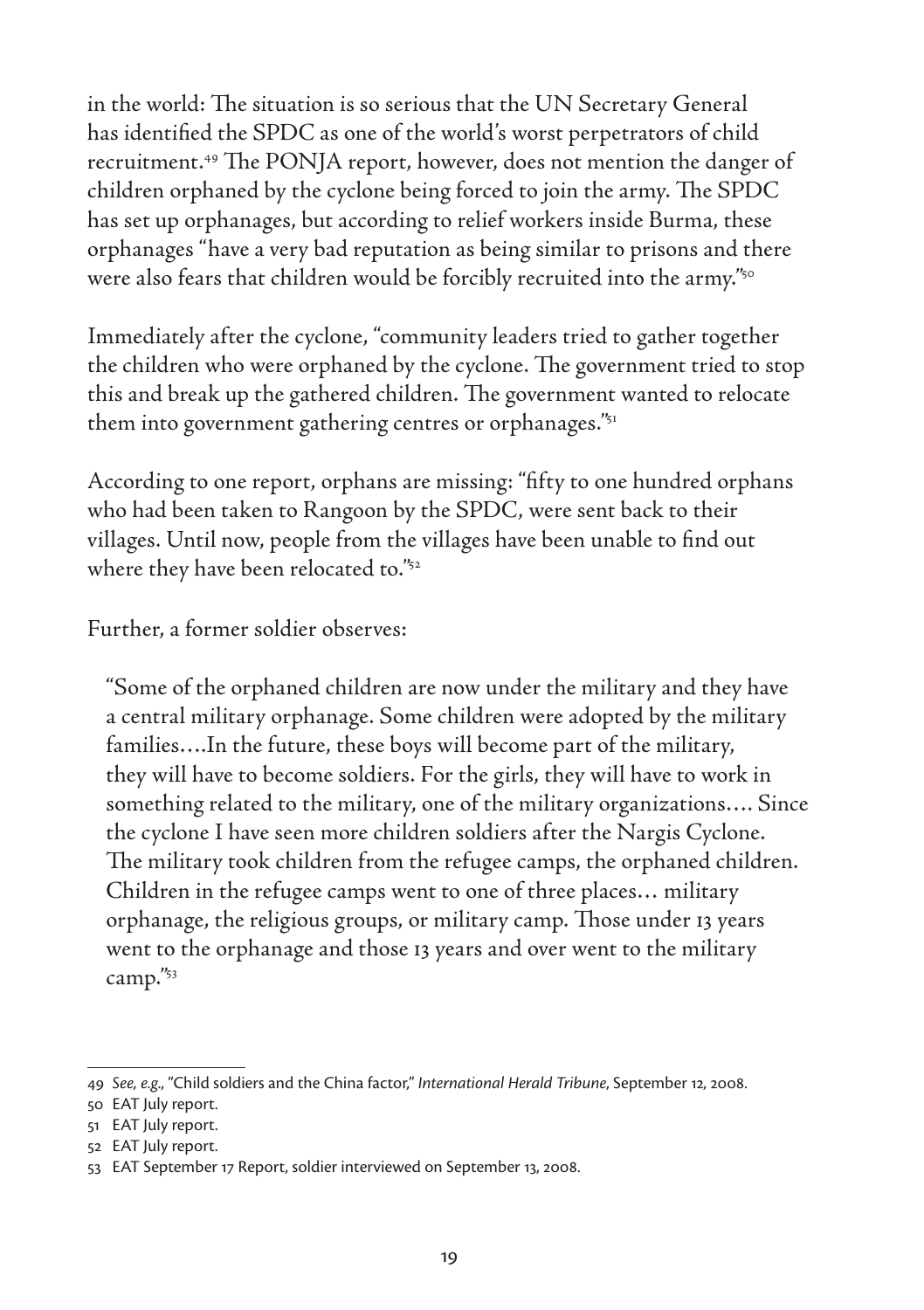#### **Forced Labor**

Given the SPDC's widespread and systematic use of forced labor.<sup>54</sup> it is striking that there is no mention of this circumstance whatsoever in the PONJA report. Further, there have been numerous reports of forced labor involving cyclone survivors.<sup>55</sup> In several townships in Irrawaddy Division, local authorities and soldiers ordered survivors to cut wood and bamboo, porter, and clear roads.56 In Laputta, soldiers forced villagers to provide labor in the name of "reconstruction," in some cases even beating the villagers during their labor.57 In Meepya village in Kyauk Tan Township, Rangoon Division, local authorities forced villagers to repair an irrigation dam damaged by the cyclone in exchange for relief materials.<sup>58</sup>

<sup>54</sup> The practice of forced labor in Burma is well documented. *See, e.g.*, Country Reports on Human Rights Practices - 2007, Bureau of Democracy, Human Rights, and Labor, U.S. State Department, March 11, 2008; World Report 2008, Human Rights Watch. *See also*, "Myanmar may use forced labour in cyclone recovery-ILO," Reuters, May 30, 2008 (the ILO warned of an increased risk of forced labor and child labor in the aftermath of the cyclone).

<sup>55</sup> See, e.g., "Forced Labor Used in Delta," The Irrawaddy, October 6, 2008. In addition to exploiting cyclone victims, the authorities also took advantage of citizens in other parts of the country under the pretext of providing relief assistance. See, e.g., "Market sellers forced to donate for Cyclone Nargis victims," *Shan Herald Agency for News, May 15, 2008 (local officials forced traders to make donations for cyclone sur*vivors in northern Shan State); "Junta collects cyclone funds from jade miners in Phakant," *Kachin News Group*, June 10, 2008; "Burmese Army confiscates cattle in the name of cyclone funds," *Kachin News Group*, June 14, 2008; "Forcible collection of rice in Kachin State," *Kachin News Group*, June 16, 2008 (local authorities in Kachin State forcibly collected rice from owners of rice-mills in the name of helping cyclone victims). It is unclear if these cash and materials ever reached the cyclone survivors.

<sup>56 &</sup>quot;Charges of forced labor emerge in cyclone-hit areas," *The Irawaddy*, July 17, 2008.

<sup>57 &</sup>quot;The Irrawaddy Delta Redux," The Irrawaddy, July 17, 2008.

<sup>58 &</sup>quot;Kyauk Tan villagers forced to work for aid," *DVB*, June 27, 2008.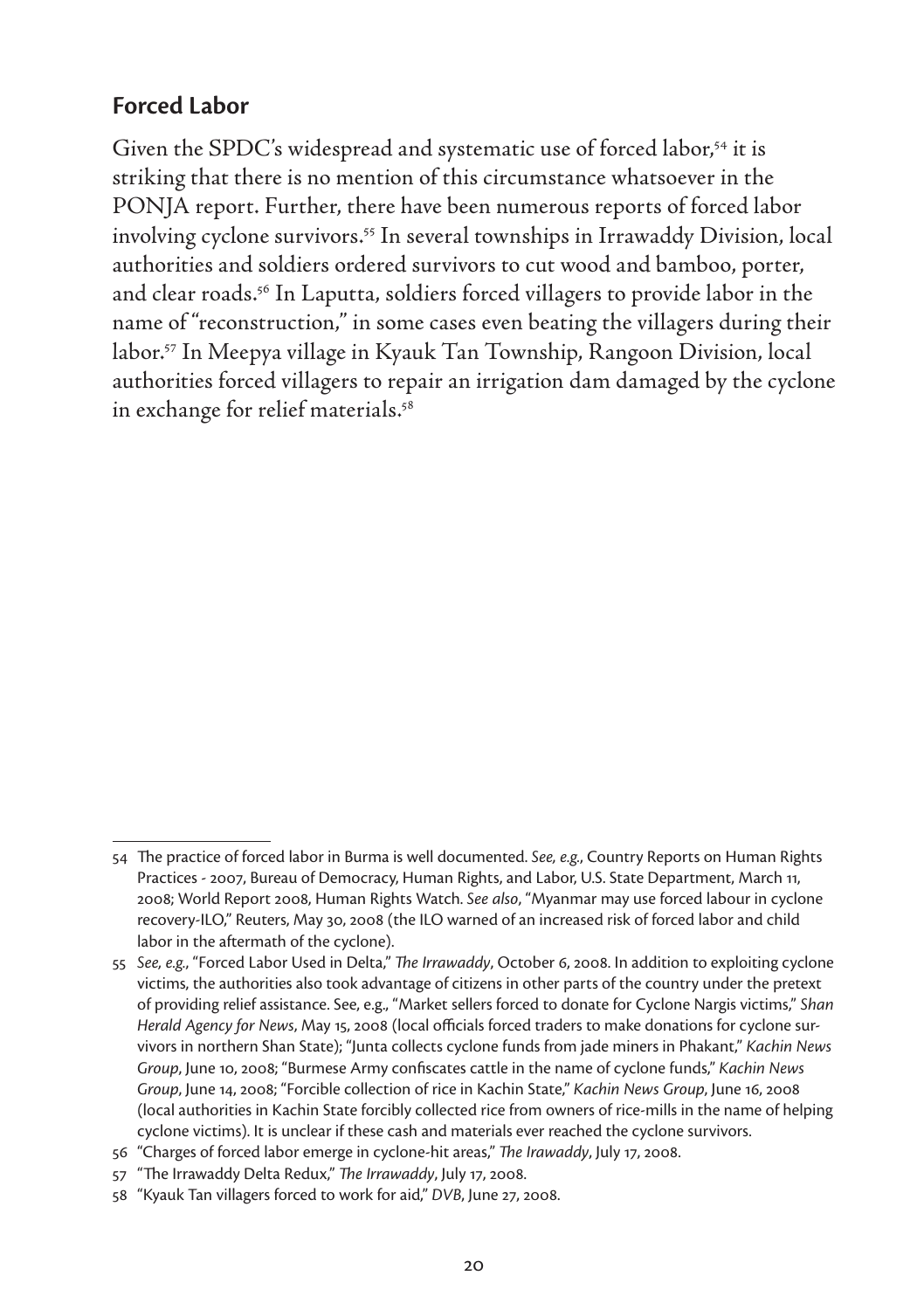## **Recommendations to the International Community**

We, the undersigned independent civil society organizations based in Burma's border areas, would like to express our sincere appreciation to the international community for providing urgently needed humanitarian assistance to the victims of cyclone Nargis and for making the needs assessment in cycloneaffected areas. As this report has shown, however, there is a risk that financial support given directly to the SPDC, unless strictly monitored, will contribute to further oppression of the people of Burma, and not to relief and empowerment of those whose lives were devastated by cyclone Nargis.

- An independent system should be put in place to monitor and evaluate aid distribution to ensure that the assistance is being provided fairly and effectively within Burma. In addition, the establishment of an independent mechanism to process complaints about aid distribution should be considered.
- All parties involved in relief efforts for the cyclone victims, including governments, financial institutions, and international NGOs, should maintain maximum transparency and provide public information regarding their activities. They should adhere to the UN Inter-Agency Standing Committee's Operational Guidelines on Human Rights and Natural Disasters in the implementation of relief and recovery activities in the cyclone-affected areas.
- $\div$  The PONJA report and other information on aid distribution should be made readily available and accessible to the public in Burma. Particularly, survivors of the cyclone have the right to be informed in their own language and to raise their voices regarding both assessment of their needs and aid distribution.
- Further, we urge the international community to consider having independent civil society groups as additional counterparts in the post-Nargis assessment and recovery implementation processes. We have valuable networks and sources of information inside the country that could help ensure that aid is targeted and reaches where it is needed most. Given the limited access to independent information under the regime's censorship, we believe our input would be a crucial substantive contribution to Burma's recovery.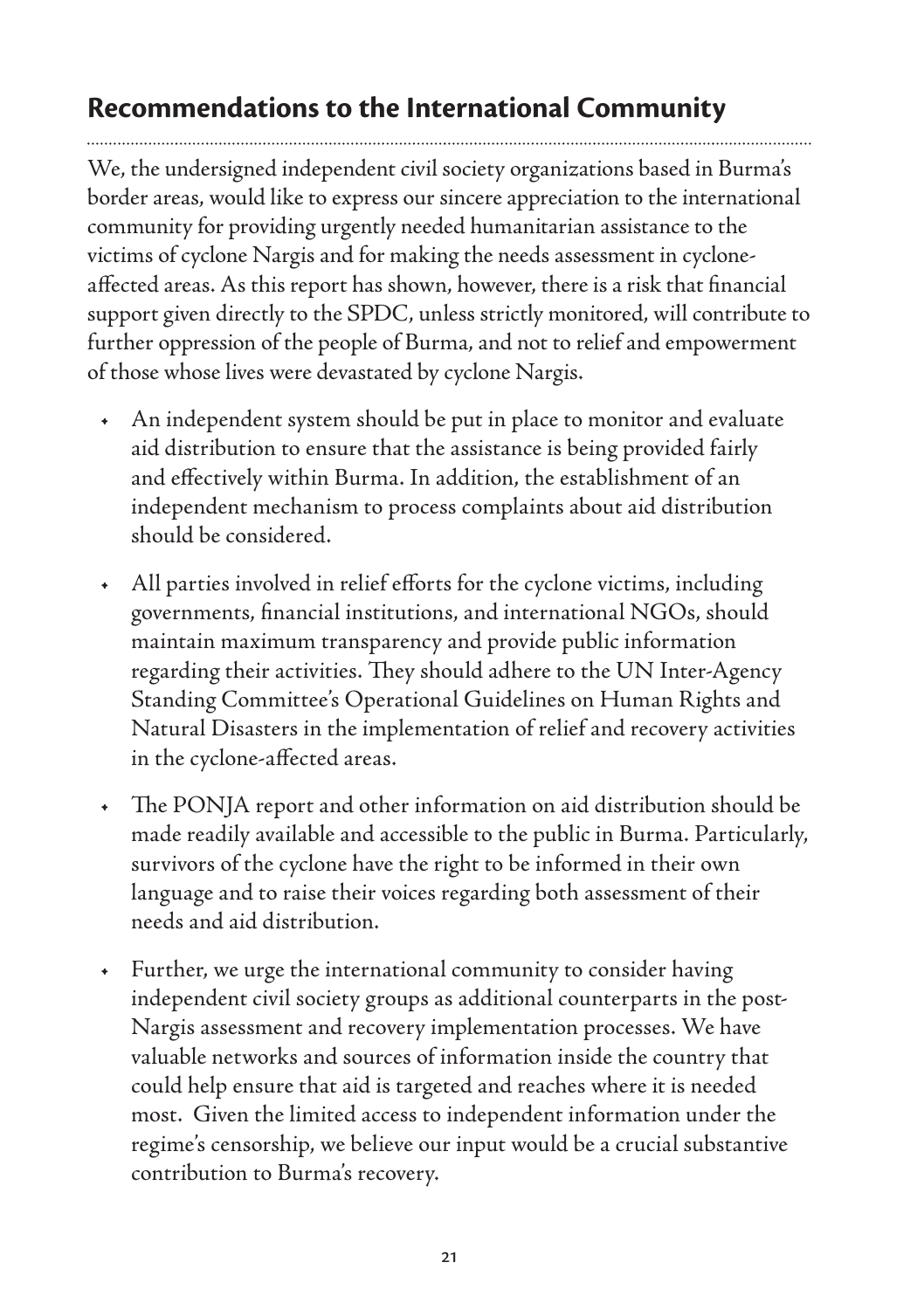## **About the organizations**

This report is produced collectively by the following organizations:

### **Burma Medical Association (BMA)**

BMA serves as a leading body in the coordination of public health policy, promotion of health care and dedicated to promoting health and human rights among refugees, migrants and internally displaced people (IDP) from Burma. BMA facilitates communication, cooperation, and networking among medical professionals, advances the knowledge and capacity of public health care among its members and promotes health workers' adherence to medical ethics.

#### **Burmese Women's Union (BWU)**

BWU was formed in 1995 by a group of young female students who left Burma after the military's brutal crack-down on the popular uprising. BWU works for the rights of women and promotes women participation in decision making processes in order to strengthen women's role and contributions to the political and social leadership arena of Burma.

### **Committee for Protection and Promotion of Child Rights (Burma) (CPPRC)**

CPPCR was established in 2002 to protect and promote child rights in accordance with the Universal Declaration of Human Rights Article 25 and Convention on the Rights of the Child Article 7, particularly assisting vulnerable children in border areas and among the migrant labor community to avoid the status of statelessness and ensuing loss of child rights.

## **Forum for Democracy in Burma (FDB)**

FDB is a democratic political coalition of seven organizations and individuals who have engaged in different types of struggles for democracy in Burma since 1988. FDB aims to make substantial and collective efforts to abolish military dictatorship and achieve democracy and national reconciliation in order to establish a democratic federal union in Burma.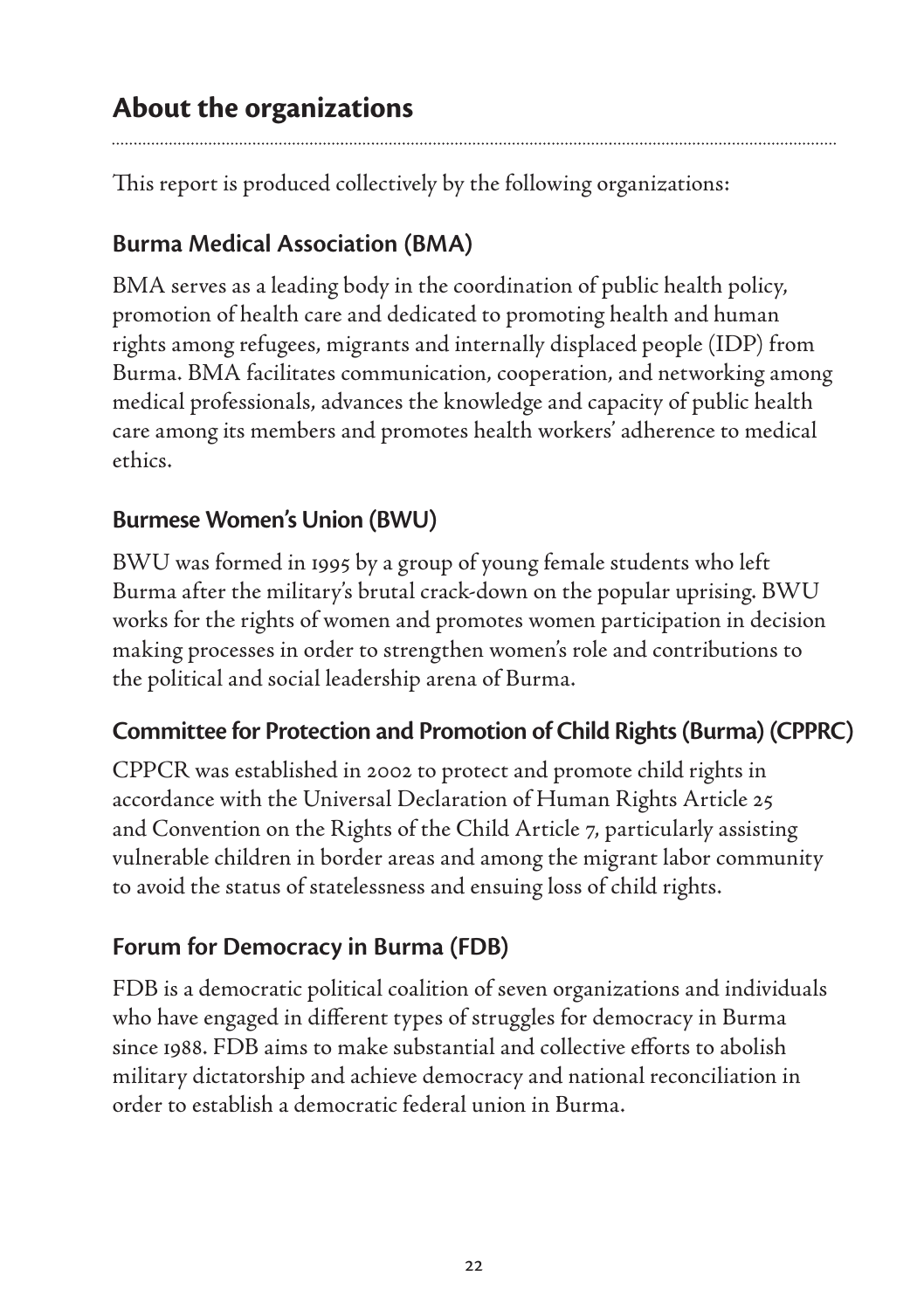#### **Human Rights Education Institute of Burma (HREIB)**

HREIB was formed in 2000 recognizing the urgent need to provide human rights education and capacity building initiatives to grassroots organizations and community leaders based along Burma's borders. HREIB tries to raise awareness of gender issues and empower people through human rights education to engage in social transformation and promote a culture of human rights for all in Burma's diverse society.

#### **Kachin Development Networking Group (KDNG)**

KDNG is a network of Kachin civil society groups and development organizations inside Kachin State, Myanmar and overseas that was set up in 2004. KDNG's purpose is to effectively work for sustainable development together with locally-based organizations in Kachin state, Myanmar. Its aim to promote a civil society based on equality and justice for local people in struggle for social and political change in Myanmar.

#### **Kachin Environmental Organization (KEO)**

KEO was formed in April 2004. To protect the natural resources, forest and the environment from further degradation in Kachin State, and conserve them for the benefit of Kachin people today as well as for future generations Burma.

### Kachin Women's Association - Thailand (KWAT)

KWAT was formed in 1999 by a group of Kachin women based in Thailand who recognized the urgent need for women to organize themselves to solve their own problems.

### **Karen Environment and Social Action Network (KESAN)**

KESAN is a local organization working alongside local communities in Karen State, Burma to build up capacities in natural resource management, raise public environmental awareness, support community-based development initiatives; and collaborate with organizations at all levels to advocate for environment policies and development priorities that ensure sustainable ecological, social, cultural and economic benefits.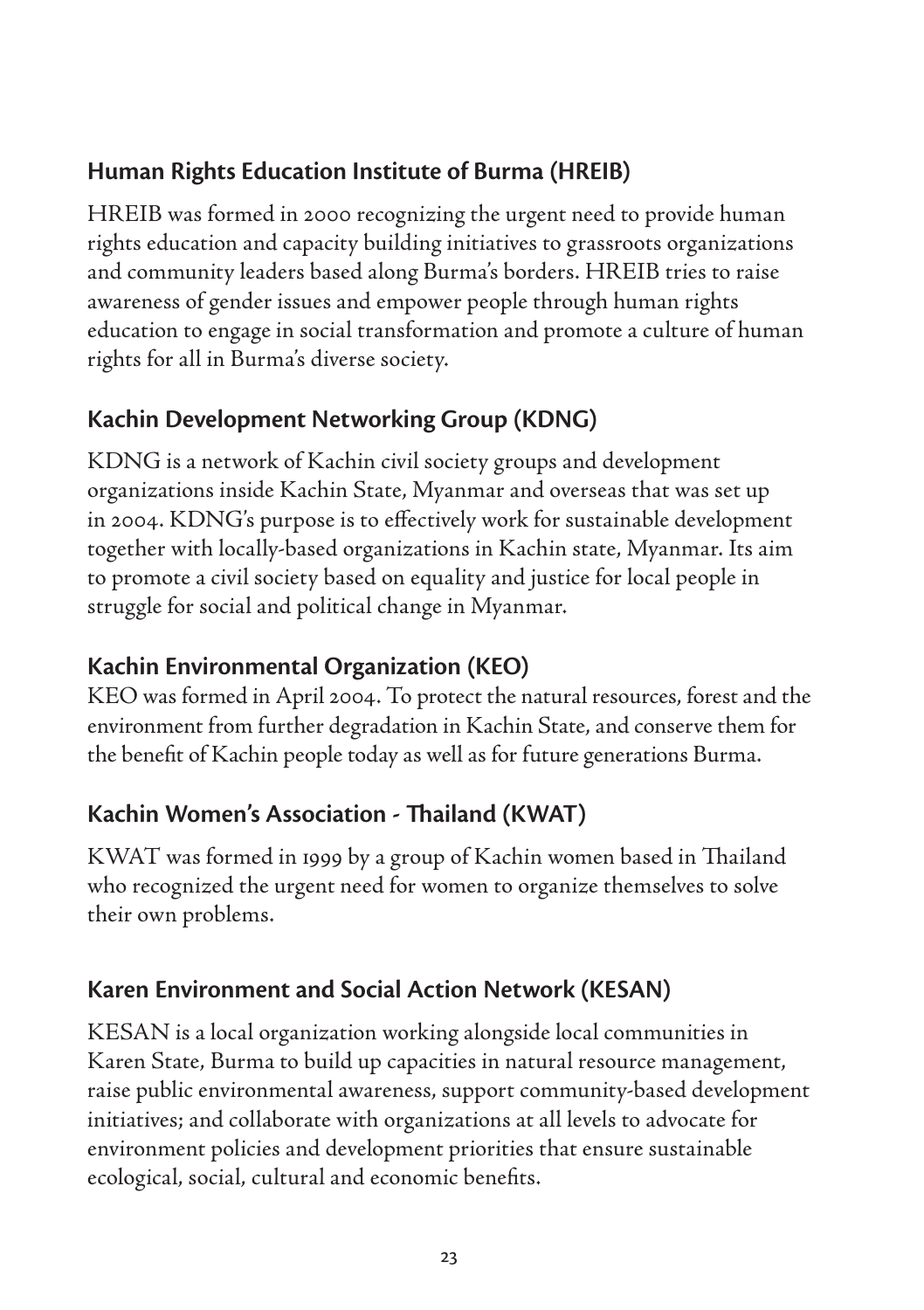#### **Karen Women's Organization (KWO)**

Formed in 1949, KWO works for the development and relief of women in the refugee camps on the Thai border and in internally displaced people areas inside Burma. KWO aims to encourage an awareness of women's rights and promote women's participation in the community decision making and political processes.

#### **Lahu Women's Organization (LWO)**

LWO was formed in 1997 by Lahu women to help addressing the needs of Lahu women and children, to defend the rights of women and to promote the participation of women in the democracy movement in Burma.

#### **National Health and Education Committee (NHEC)**

The NHEC is an umbrella organization for the health and education of ethnic nationalities and democratic groups. Its 28 members and affiliated organizations are basically political in nature and operate within the broader movement towards national reconciliation in Burma. They operate in different parts of the country and along its border areas. The main function of NHEC is to facilitate the humanitarian needs of its member and affiliated organizations especially in health and education.

#### **Nationalities Youth Forum (NYF)**

NY Forum is an independent and nonprofit ethnic nationalities youth forum, which unites a network of nationality based, youth organizations. NY Forum was established to create equality, national reconciliation and solidarity among the ethnic nationalities of Burma to be able to build genuine and peaceful federalism in Burma.

#### **Network for Environment and Economic Development (Burma) (NEED)**

NEED is a non-profit, non-governmental organization that has been in operation since 2006 and has a strong network in northern, western and eastern Burma. By acquiring knowledge and seeking the participation of grassroots communities, NEED promotes environmental conservation, the practice of sustainable agriculture and economic development in Burma.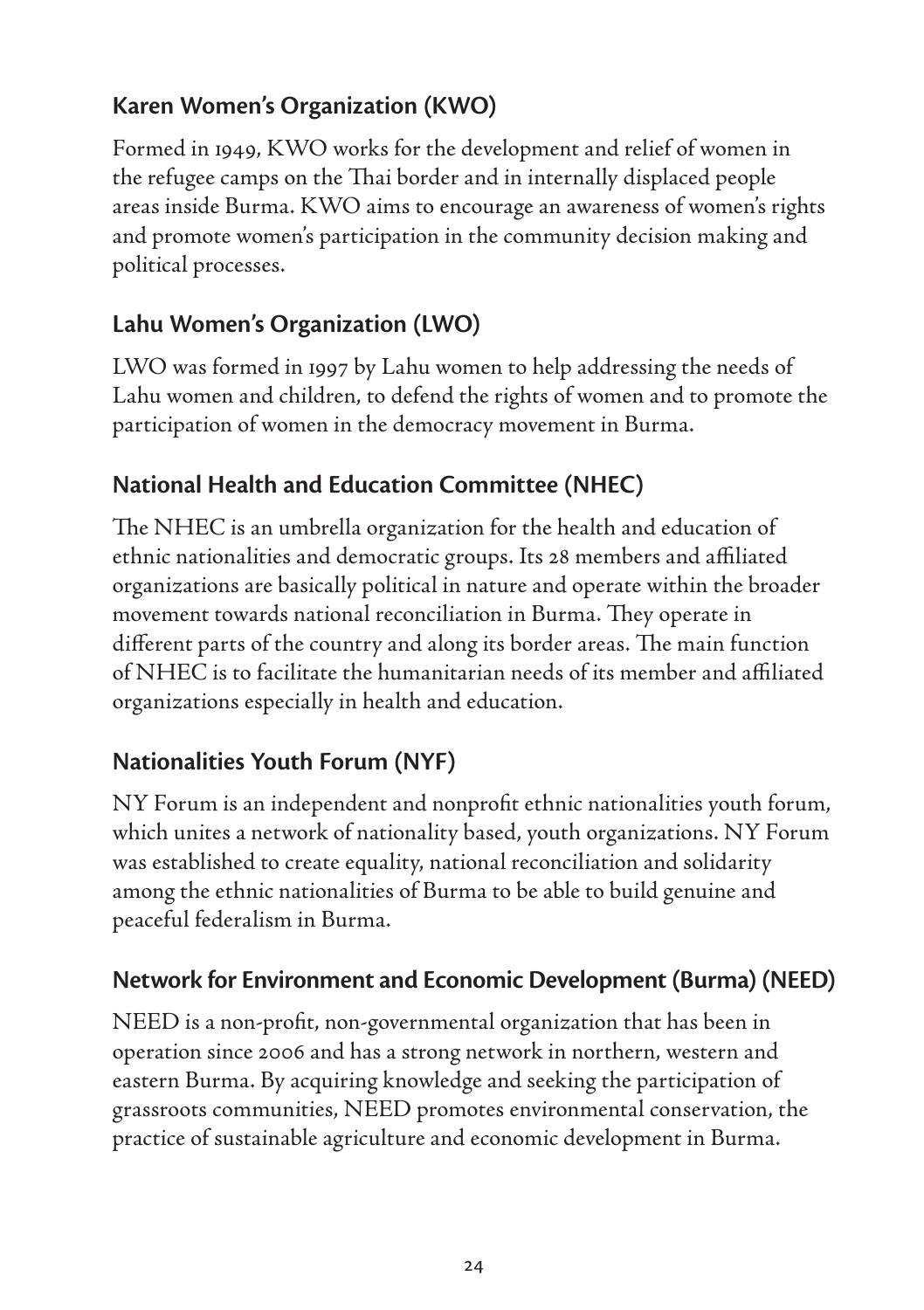## **Pa-O Youth Democratic Organization (PYDO)**

PYDO was set up in 1998 by Pa-O young refugees and young monks with the spirit of unity to join hands with other nationalities in fighting for ethnic equality, democracy and peace. PYDO also gives moral support to and promote skills development programs for young Pa-O refugees on the Thai border.

## **Pa-O National Development Organization (PNDO)**

PNDO was founded in 2002 to ensure that the essential health, education and social needs of Pa-O people are met and that their standard of living is elevated. PNDO works to preserve the dignity of the Pa-O and other ethnic groups living along the Thai-Burma border and the Internally Displaced People (IDP) areas.

## **Pa-O Women's Union (PWU)**

PWU was established in 1999 to mobilize the Pa-O women's movement, to promote Pa-O literature and culture, to improve the life of Pa-O women and to promote human rights and democracy among Pa-O people. PWU also works for the health education, welfare and human rights of Pa-O refugees on the Thai border.

### **Shwe Gas Movement (SGM)**

SGM is made up of individuals and groups of people from western Burma who are effected by the plan to extract natural gas from Arakan State as well as regional and international friends who share our concerns. SGM was initiated in late 2002 by All Arakan Students' & Youths' Congress (AASYC) with the support of Araken leaders and grassroot communities.

## **Students & Youth Congress of Burma (SYCB)**

Established in 1996 in New Delhi, India, the SYCB is an Umbrella Organization consisting of 16 students and youth organizations of various ethnic backgrounds. The SYCB aims to increase and promote understanding and co-operation among various ethnic nationalities of Burma, and its member organizations. It also struggles for the achievement of democracy, the restoration of human rights and the federal union in Burma.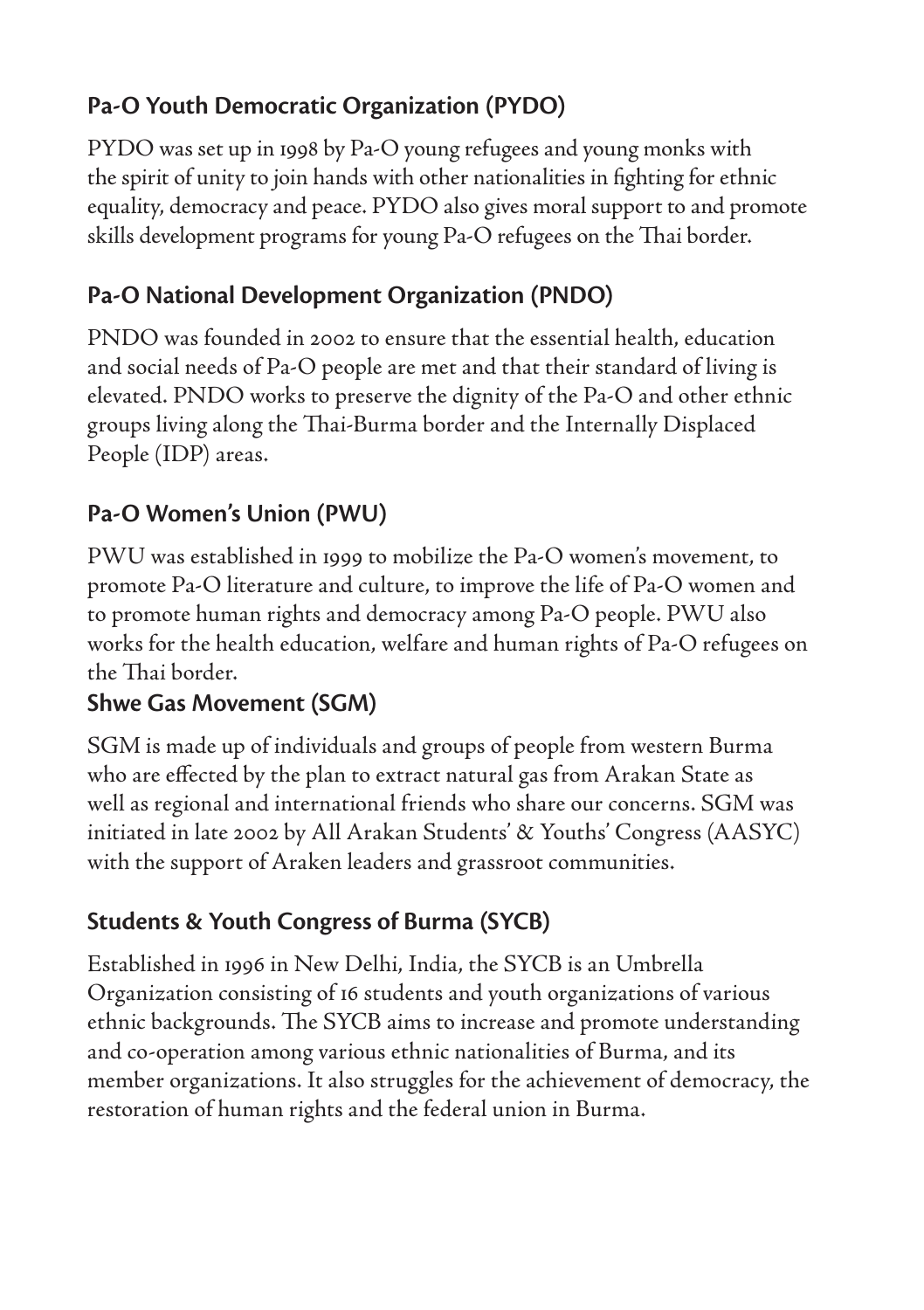#### **About the author**

Yuki Akimoto is an attorney who works on human rights and environmental issues concerning development aid to Burma, with a particular focus on international financial institutions. Akimoto is the author of *Opportunities and Pitfalls: Preparing for Burma's Economic Transitions* (Open Society Institute, 2006) and the editor of *The Salween Under Threat: Damming the Longest Free River in Southeast Asia* (Southeast Asia Rivers Network et al., 2004). As the director of the Burma Information Network (BurmaInfo), Akimoto regularly provides information about Burma to policymakers and the public in Japan.

## **About the project** *Another Development for Burma*

The project *Another Development for Burma* provides a platform for political, community and issue based groups within the Burmese democracy movement to consider long-term challenges and development alternatives for the future of Burma. Through seminars and workshops thematic policy recommendations are discussed and drafted. The project is run by a core group of devoted individuals from a wide range of groups within the democracy movement, with assistance and support from the Swedish organization Dag Hammarskjöld Foundation.